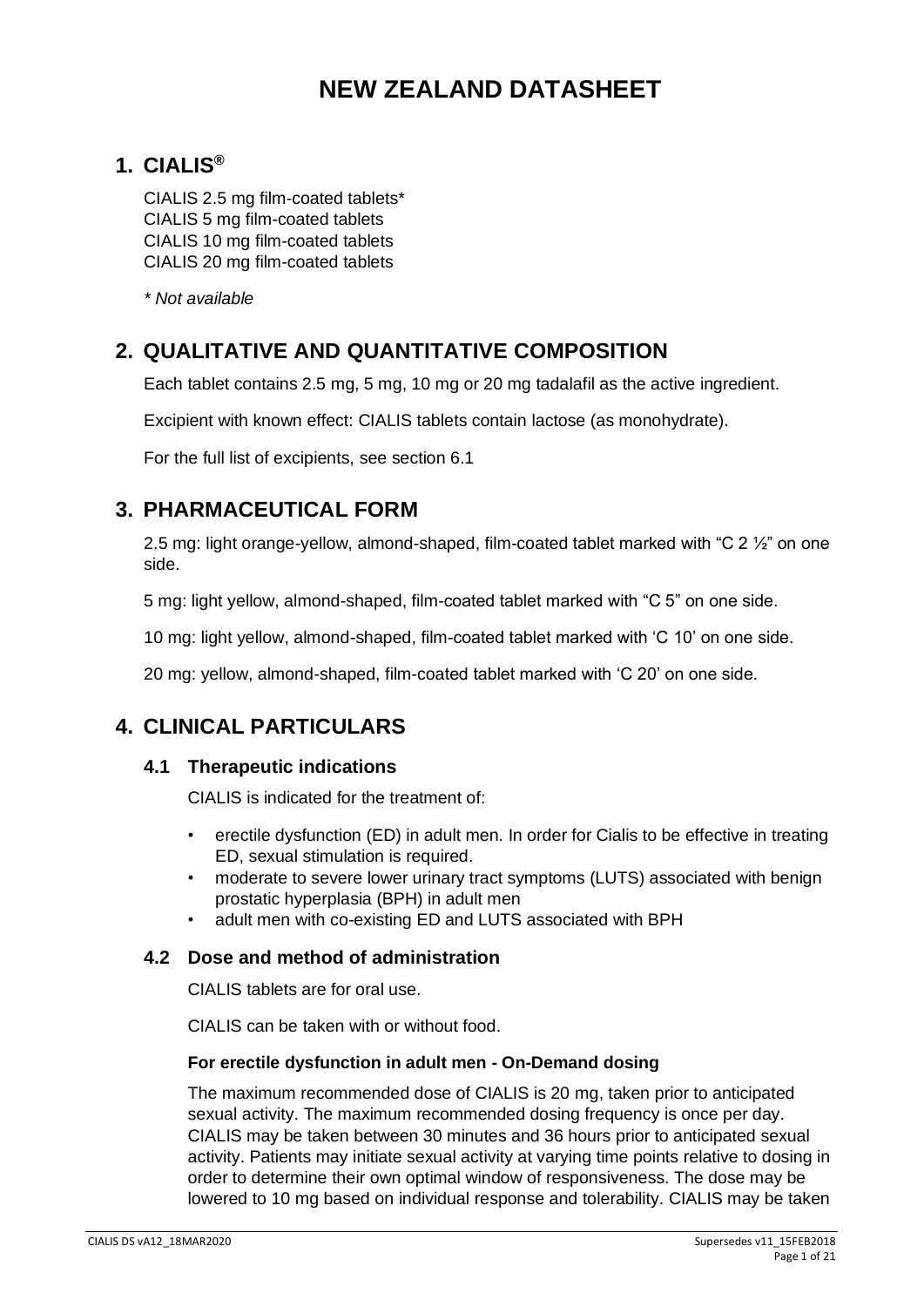without regard to food. CIALIS 10 and 20 mg is intended for use prior to anticipated sexual activity and is not for continuous daily use.

## **For erectile dysfunction in adult men - Once-a-Day dosing**

In patients who anticipate a frequent use of Cialis (i.e. at least twice weekly), a once daily regimen with the lowest dose of CIALIS might be considered suitable, based on patient choice and the physician's judgement.

In these patients the recommended dose is 5 mg taken once a day at approximately the same time of day. The dose must not exceed 5 mg daily. The dose may be decreased to 2.5 mg once a day based on individual tolerability.

There is insufficient evidence on the maximum duration of treatment. The appropriateness of continued use of the once-a-day regimen should be reassessed periodically.

## **Benign prostatic hyperplasia in adult men**

The recommended dose is 5 mg, taken at approximately the same time every day. Doses above 5 mg once-a-day are not recommended.

## **Benign prostatic hyperplasia and erectile dysfunction in adult men**

The recommended dose is 5 mg taken at approximately the same time every day. Doses above 5 mg once-a-day are not recommended.

## **Use in men with renal impairment**

For on-demand dosing for erectile dysfunction, the recommended dose of CIALIS is 10 mg taken prior to anticipated sexual activity and without regard to food for patients with mild (creatinine clearance 51 to 80 mL/min) or moderate (creatinine clearance 31 to 50 mL/min) renal impairment. Based on efficacy and tolerability the dose may be increased up to 20 mg. For patients with severe (creatinine clearance ≤ 30 mL/min), renal impairment 10 mg is the maximum recommended dose.

A single dose study in 8 men suffering from End Stage Renal Disease who were stable on haemodialysis showed 3 – 4 fold increase in AUC and 2 - 2.5 fold increase in C<sub>max</sub> in tadalafil levels. The half–life of the drug is also prolonged.

For once-a-day dosing for erectile dysfunction and/or benign prostatic hyperplasia, dosage adjustments are not required in patients with mild (creatinine clearance 51 to 80 mL/min) or moderate (creatinine clearance 31 to 50 mL/min) renal impairment. Once-a-day dosing of tadalafil is not recommended in patients with severe (creatinine clearance ≤ 30 mL/min) renal impairment.

#### **Use in men with hepatic impairment**

For on-demand dosing for erectile dysfunction, the recommended dose of CIALIS is 10 mg taken prior to anticipated sexual activity with or without food for patients with mild to moderate hepatic impairment (Child-Pugh Class A or B). There are no available data about the administration of doses higher than 10 mg of tadalafil to patients with hepatic impairment. There is limited clinical data on the safety of CIALIS in patients with severe hepatic impairment (Child-Pugh Class C); if prescribed, a careful individual benefit/risk evaluation should be undertaken by the prescribing *physician (see section 5.2 Pharmacokinetic properties - Characteristics in specific groups of patients: Hepatic impairment)*.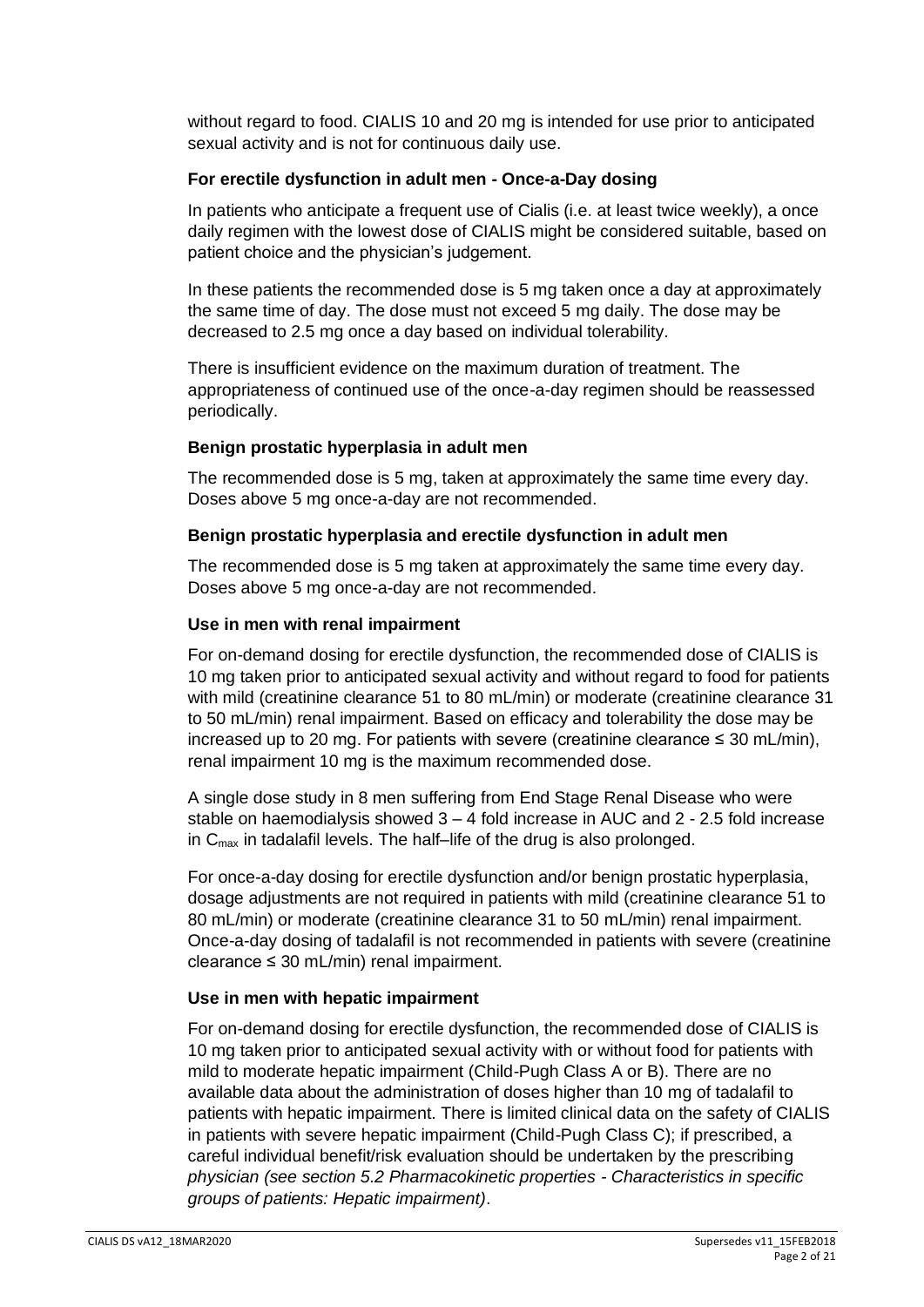Once-a-day dosing has not been evaluated in patients with hepatic impairment therefore, if prescribed for erectile dysfunction and/or benign prostatic hyperplasia, a careful individual benefit/risk evaluation should be undertaken by the prescribing physician *(see section 5.2 Pharmacokinetic properties - Characteristics in specific groups of patients: Hepatic impairment)*.

#### **Use in men with diabetes**

The presence of diabetes does not require a dose reduction.

#### **Use in elderly men**

Dosage adjustments are not required in elderly patients. Dosage recommendations described in "*Use in Adult Men*" above apply to elderly men.

#### **Use in children**

CIALIS should not be used in individuals below 18 years of age.

## **4.3 Contraindications**

Nitrates and tadalafil must not be used concomitantly. Co-administration of tadalafil with nitric oxide donors, organic nitrates or organic nitrites in any form either regularly or intermittently is contraindicated. Drugs which must not be used concomitantly include, but are not limited to, glyceryl trinitrate (injection, tablets, sprays or patches), isosorbide salts, sodium nitroprusside, amyl nitrite, nicorandil, or organic nitrates in any form. In clinical studies, tadalafil (10 mg) was shown to augment the hypotensive effects of nitrates. This is thought to result from the combined effects of nitrates and tadalafil on the nitric oxide/cGMP pathway.

CIALIS should not be used in patients with a known hypersensitivity to tadalafil or to any of the excipients.

Agents for the treatment of erectile dysfunction, including CIALIS, must not be used in men with cardiac disease for whom sexual activity is inadvisable. Physicians should consider the potential cardiac risk of sexual activity in patients with pre-existing cardiovascular disease.

The following groups of patients with cardiovascular disease were not included in clinical trials and the use of tadalafil is therefore contraindicated:

- patients with myocardial infarction within the last 90 days,
- patients with unstable angina or angina occurring during sexual intercourse,
- patients with New York Heart Association Class 2 or greater heart failure in the last 6 months,
- patients with uncontrolled arrhythmias, hypotension (< 90/50 mmHg), or uncontrolled hypertension,
- patients with a stroke within the last 6 months.

Tadalafil is contraindicated in patients who have loss of vision in one eye because of non-arteritic anterior ischaemic optic neuropathy (NAION), regardless of whether this episode was in connection or not with previous PDE5 inhibitor exposure *(see section 4.4 Special warnings and precautions for use and section 4.8 Undesirable effects - Adverse events identified from spontaneous post marketing surveillance)*.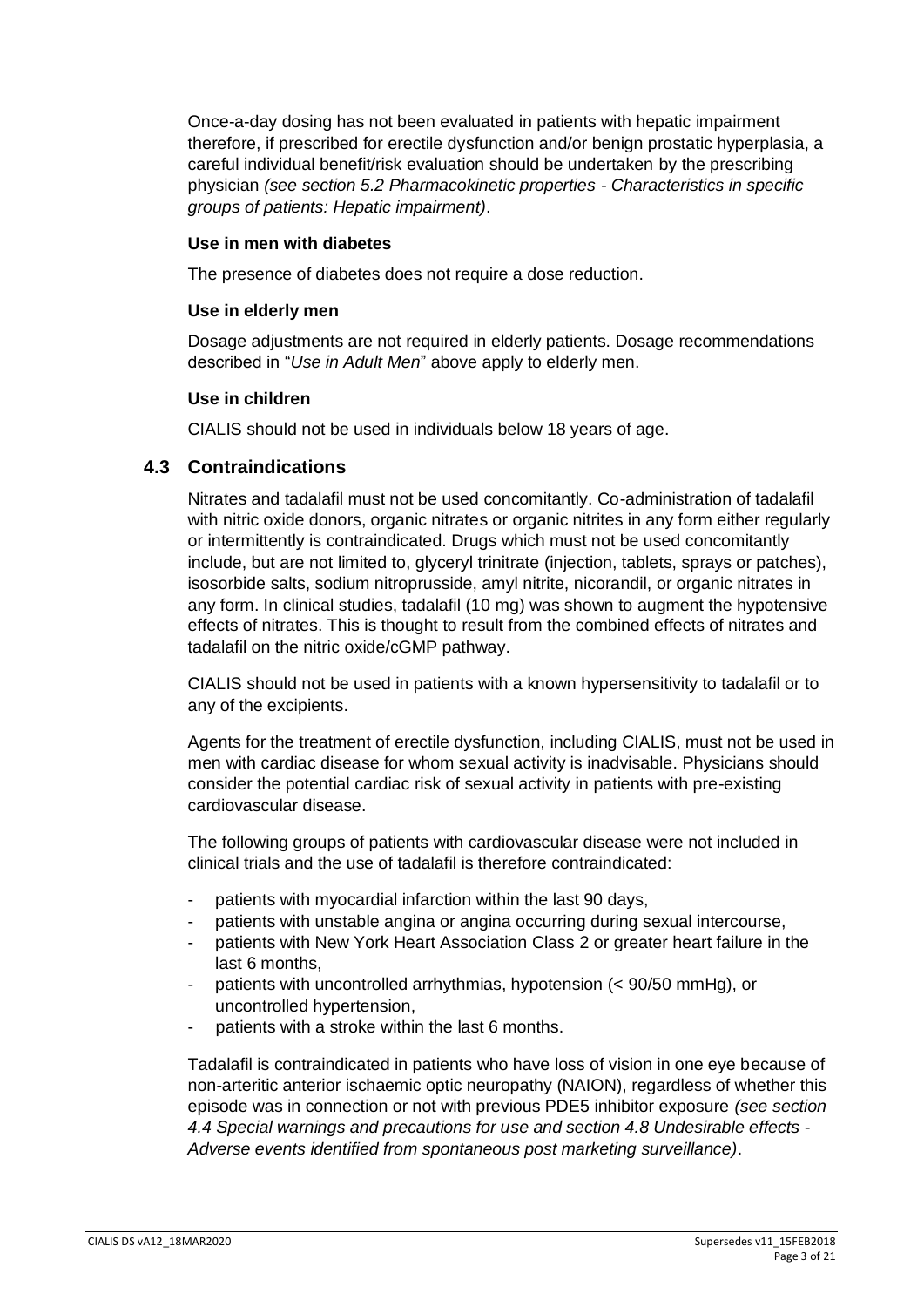The combination of tadalafil and guanylate cyclase stimulators, such as riociguat, is contraindicated because it may lead to symptomatic hypotension.

## **4.4 Special warnings and precautions for use**

Serious cardiovascular events, including myocardial infarction, sudden cardiac death, unstable angina pectoris, ventricular arrhythmia, stroke, transient ischemic attacks, chest pain, palpitations and tachycardia, have been reported either post marketing and/or in clinical trials. Most of the patients in whom these events have been reported had pre-existing cardiovascular risk factors. However, it is not possible to definitively determine whether these events are related directly to these risk factors, to CIALIS, to sexual activity, or to a combination of these or other factors.

Caution should be exercised when prescribing CIALIS to patients with severe hepatic insufficiency (Child-Pugh Class C) or to those taking CYP3A4 inhibitors or inducers or HIV protease inhibitors.

Once-a-day administration either for the treatment of erectile dysfunction or benign prostatic hyperplasia has not been evaluated extensively in patients with hepatic insufficiency. If tadalafil is prescribed, a careful individual benefit/risk evaluation should be undertaken by the prescribing physician.

In a clinical pharmacology study, administration of tadalafil 10 mg to patients with moderate renal failure (creatinine clearance  $=$  31 to 50 mL/min) was determined to be safe but appeared to be less well tolerated in terms of back pain than in patients with mild renal failure (creatinine clearance  $= 51$  to 80 mL/min) and in healthy subjects.

In a single dose, pharmacodynamic study of 8 patients with End Stage Renal Disease who were stable on haemodialysis, the reported adverse effects included headache, dizziness, and somnolence.

Tadalafil should be prescribed with caution for patients with creatinine clearance  $< 50$  mL/min.

Due to increased tadalafil exposure (AUC), limited clinical experience, and the lack of ability to influence clearance by dialysis, once-a-day dosing of tadalafil is not recommended in patients with severe renal impairment.

For dosage recommendations in patients with renal impairment, *see section 4.2 Dose and method of administration.* 

Priapism has been reported with PDE5 inhibitors, including tadalafil. Patients who experience erections lasting 4 hours or more should be instructed to seek immediate medical assistance. If priapism is not treated immediately, penile tissue damage and permanent loss of potency may result. CIALIS should be used with caution in patients who have conditions that might predispose them to priapism (such as sickle cell anaemia, multiple myeloma, or leukaemia), or in patients with anatomical deformation of the penis (such as angulation, cavernosal fibrosis or Peyronie's disease).

The evaluation of erectile dysfunction should include a determination of potential underlying causes and the identification of appropriate treatment following an appropriate medical assessment.

Prior to initiating treatment with tadalafil for benign prostatic hyperplasia patients should be examined to rule out the presence of carcinoma of the prostate.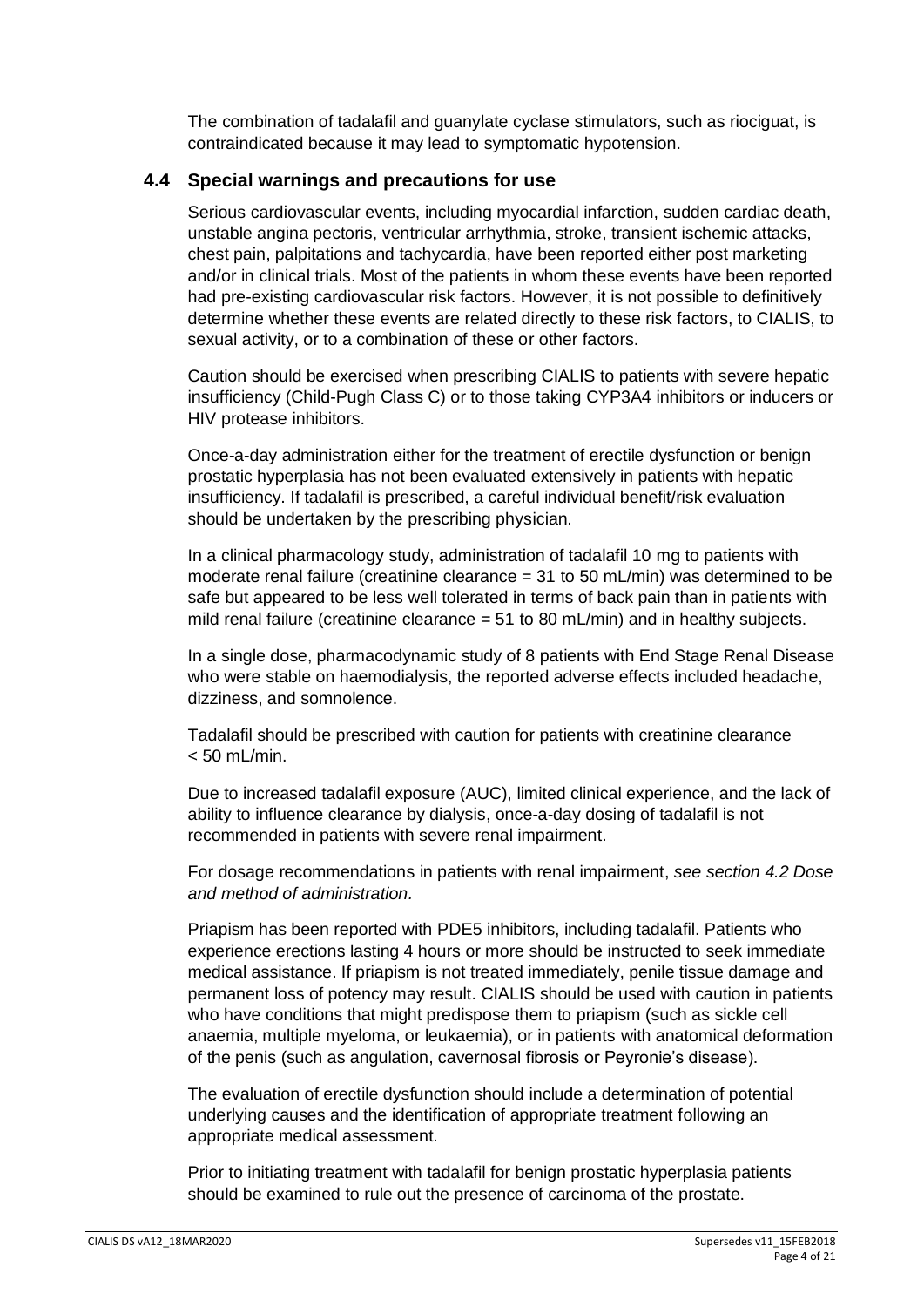The safety and efficacy of combinations of CIALIS and other PDE5 inhibitors or treatments for erectile dysfunction have not been studied. Therefore, the use of such combinations is not recommended.

Caution should be exercised when prescribing CIALIS to patients who are taking alpha1 blockers, such as doxazosin, as simultaneous administration may lead to symptomatic hypotension in some patients.

As with other PDE5 inhibitors, tadalafil has systemic vasodilatory properties that may result in transient decreases in blood pressure. Prior to prescribing CIALIS, physicians should carefully consider whether their patients with underlying cardiovascular disease could be affected adversely by such vasodilatory effects.

Physicians should advise patients to stop taking PDE5 inhibitors, including CIALIS, and seek prompt medical attention in the event of sudden decrease or loss of hearing. This may be accompanied by tinnitus, which has been reported in association with the use intake of PDE5 inhibitors, including CIALIS. It is not possible to determine whether these events are related directly to the use of PDE5 inhibitors or to other factors *(see section 4.8 Undesirable effects)*.

Physicians should advise patients to stop use of all PDE5 inhibitors, including CIALIS, and seek medical attention in the event of a sudden loss of vision in one or both eyes *(see section 4.3 Contraindications)*. Such an event may be a sign of non-arteritic anterior ischaemic optic neuropathy (NAION), a cause of decreased vision, including permanent loss of vision that has been reported rarely post-marketing in temporal association with the use of all PDE5 inhibitors. An increased risk of acute NAION has been suggested from analyses of observation data in men with erectile dysfunction within 1 to 4 days of episodic PDE5 inhibitor use *(see section 4.8 Undesirable effects - Adverse events identified from spontaneous post marketing surveillance)*.

Specific studies examining potential withdrawal effects from daily use have not been conducted. Rebound effects on blood pressure have not been observed after followup assessments at 2 weeks and 4 weeks following cessation of up to 1 year of chronic daily treatment of CIALIS. Blood pressure was not specifically monitored leading up to or between the 2 and 4 weeks post-treatment assessments. Based upon the limited clinical data examining withdrawal effects, it is recommended that physicians continue monitoring the cardiovascular status, including blood pressure changes, of their patients after discontinuation of CIALIS.

## **4.5 Interactions with other medicines and other forms of interactions**

CIALIS is not expected to cause clinically significant inhibition or induction of the clearance of medicines metabolised by CYP450 isoforms. Studies have confirmed that tadalafil does not inhibit or induce CYP450 isoforms, including CYP3A4, CYP1A2, CYP2D6, CYP2E1, CYP2C9 and CYP2C19.

Tadalafil is principally metabolised by CYP3A4. A selective inhibitor of CYP3A4, ketoconazole (400 mg daily), increased tadalafil single-dose AUC by 312% and  $C_{\text{max}}$ by 22%, and ketoconazole (200 mg daily), increased tadalafil single-dose AUC by 107% and  $C_{\text{max}}$  by 15% relative to the AUC and  $C_{\text{max}}$  values for tadalafil alone.

Ritonavir (200 mg twice daily), an inhibitor of CYP3A4, 2C9, 2C19, and 2D6, increased tadalafil single-dose AUC by 124% with no change in  $C_{\text{max}}$ . Although specific interactions have not been studied, other HIV protease inhibitors, such as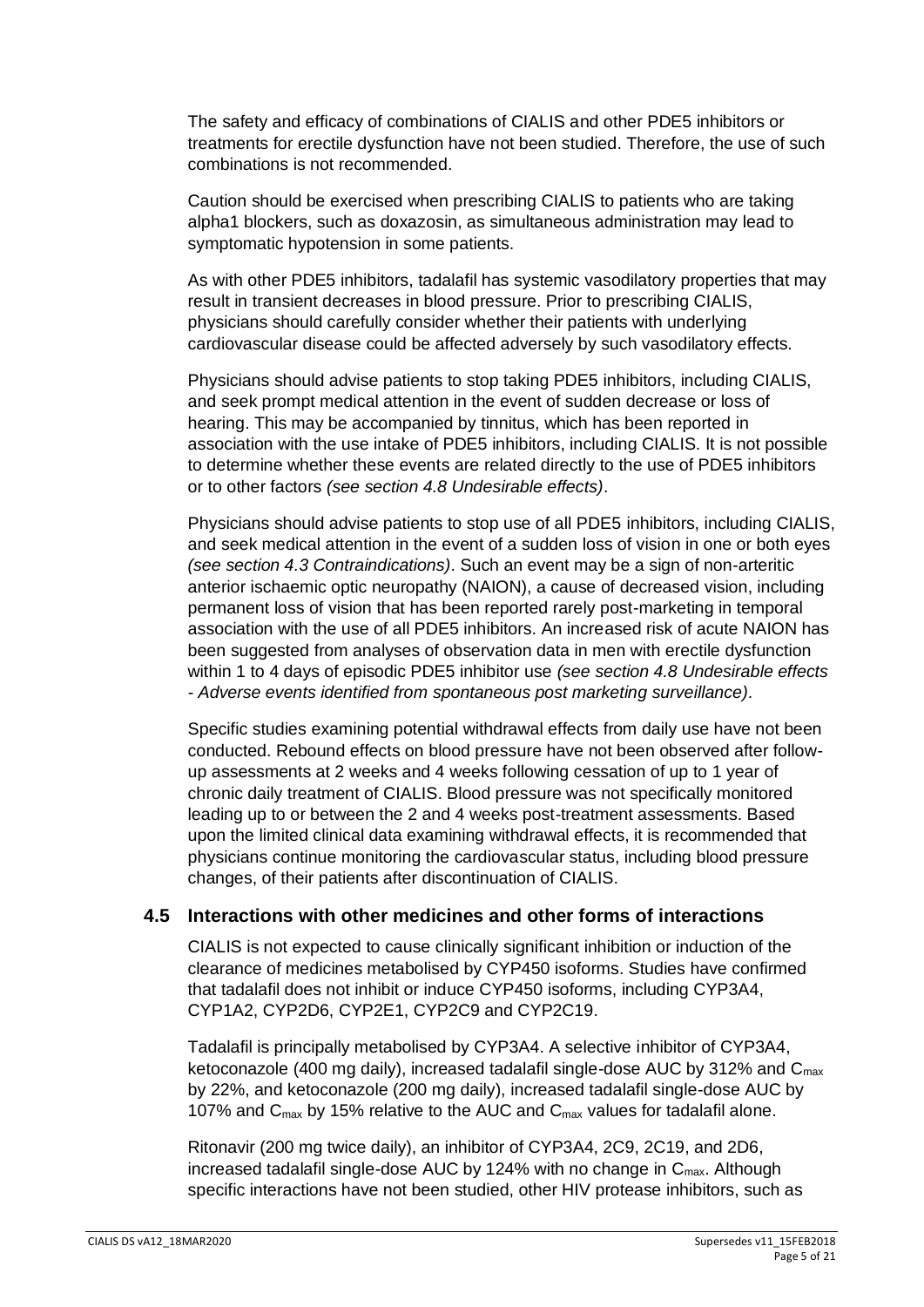saquinavir, and other CYP3A4 inhibitors, such as erythromycin, clarithromycin, itraconazole and grapefruit juice would likely increase tadalafil exposure.

A selective CYP3A4 inducer, (rifampicin, 600 mg daily), reduced tadalafil single-dose AUC by 88% and  $C_{\text{max}}$  by 46%, relative to the AUC and  $C_{\text{max}}$  values for tadalafil 10 mg alone. This reduced exposure can be anticipated to decrease the efficacy of once-a-day-dosed tadalafil; the magnitude of decreased efficacy is unknown. It can be expected that concomitant administration of other CYP3A4 inducers such as phenobarbital, phenytoin and carbamazepine would also decrease plasma concentrations of tadalafil.

Simultaneous administration of an antacid (magnesium hydroxide/aluminium hydroxide) and tadalafil reduced the apparent rate of absorption of tadalafil without altering exposure (AUC) to tadalafil (10 mg).

An increase in gastric pH resulting from administration of nizatidine, an  $H_2$  antagonist, had no significant effect on tadalafil (10 mg) pharmacokinetics.

In clinical studies, tadalafil (10 mg) was shown to augment the hypotensive effects of nitrates. Therefore, administration of CIALIS to patients who are using any form of organic nitrate is contraindicated *(see section 4.3 Contraindications)*.

In a crossover study, 12 healthy volunteers received a single dose of warfarin 25 mg after taking tadalafil 10 mg or placebo once daily for 6 days. Tadalafil reduced the exposure (AUC) to R- and S- warfarin by 11% and 13% respectively but did not alter the effect of warfarin on prothrombin time. (PT). The clinical implications of these findings are unclear. The possibility of and increase or decrease in PT and / or international normalised ratio (INR) should be considered when patients begin taking or cease taking tadalafil.

Tadalafil has been demonstrated to produce an increase in the oral bioavailability of ethinylestradiol; a similar increase may be expected with oral administration of terbutaline, although the clinical consequence of this is uncertain

Tadalafil (10 mg) did not potentiate the increase in bleeding time caused by acetyl salicylic acid.

Tadalafil has systemic vasodilatory properties and may augment the blood pressure lowering effects of antihypertensive agents. Additionally, in patients taking multiple antihypertensive agents whose hypertension was not well-controlled, greater reductions in blood pressure were observed. These reductions were not associated with hypotensive symptoms in the vast majority of patients. Appropriate clinical advice should be given to patients when they are treated with antihypertensive medications and CIALIS.

When initiating daily treatment with tadalafil, appropriate clinical considerations should be given to a possible dose adjustment of the antihypertensive therapy.

In two clinical pharmacology studies, no significant decreases in blood pressure were observed when tadalafil was co-administered to healthy subjects taking the selective alpha1A-adrenergic blocker, tamsulosin. In three clinical pharmacology studies, when tadalafil was co-administered to healthy subjects taking doxazosin (4-8 mg daily), an alpha1-adrenergic blocker, there was an augmentation of the blood-pressurelowering effect of doxazosin. The number of patients with potentially clinically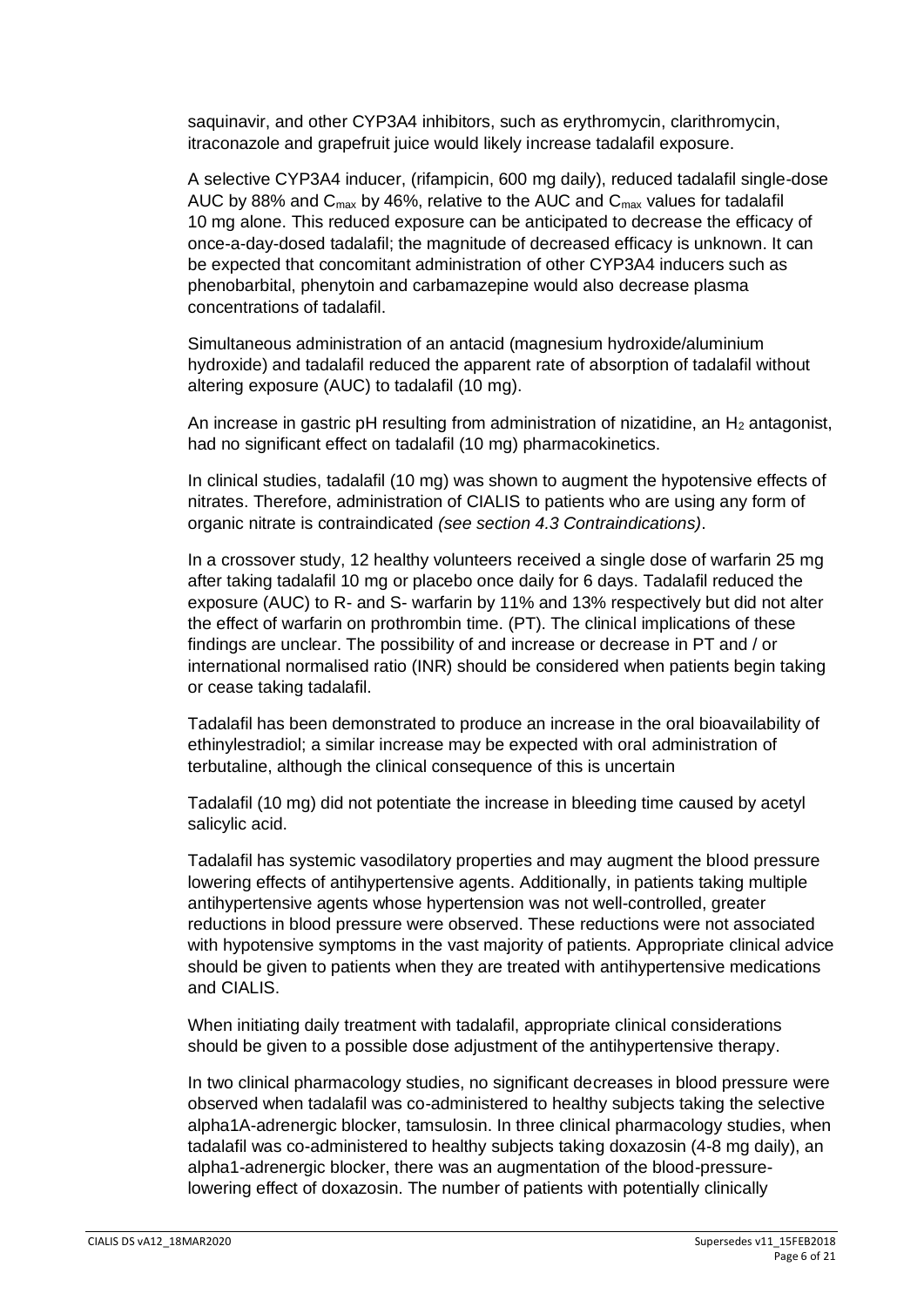significant standing-blood-pressure decreases was greater for the combination. In these clinical pharmacology studies there were symptoms associated with the decrease in blood pressure including syncope.

In patients on a stable dose of alpha-blocker therapy for BPH (tamsulosin, doxazosin, terazosin, alfuzosin or silodosin), a Phase 3 randomized, multicenter, double-blind, placebo-controlled, parallel design, 12 week study assessed the potential for adverse hemodynamic effects from the coadministration of CIALIS 5 mg for once daily use. Subjects had a mean age of 67 years (59%  $> 65$ ; 25%  $\geq 75$  years of age). In this study, there was no statistically significant difference in treatment-emergent adverse events possibly related to hypotension or signs of orthostatic hypotension.

Caution is advised when PDE5 inhibitors are coadministered with nonselective alpha (α1)-blockers. PDE5 inhibitors, including CIALIS, and alpha-adrenergic blocking agents are both vasodilators with blood-pressure-lowering effects. When vasodilators are used in combination, an additive effect on blood pressure may be anticipated.

In some patients, concomitant use of these two drug classes can lower blood pressure significantly, which may lead to symptomatic hypotension (e.g., fainting). Consideration should be given to the following:

- Patients should be stable on alpha-blocker therapy prior to initiating a PDE5 inhibitor. Patients who demonstrate haemodynamic instability on alpha-blocker therapy alone are at increased risk of symptomatic hypotension with concomitant use of PDE5 inhibitors.
- In those patients who are stable on alpha-blocker therapy, PDE5 inhibitors should be initiated at the lowest recommended dose.
- In those patients already taking an optimised dose of PDE5 inhibitor, alphablocker therapy should be initiated at the lowest dose. Stepwise increase in alphablocker dose may be associated with further lowering of blood pressure when taking a PDE5 inhibitor.
- Safety of combined use of PDE5 inhibitors and alpha-blockers may be affected by other variables, including intravascular volume depletion and other antihypertensive drugs.

Tadalafil did not affect alcohol concentrations, and alcohol did not affect tadalafil concentrations. At high doses of alcohol (0.7 g/kg), the addition of tadalafil did not induce statistically significant mean blood pressure decreases. In some subjects, postural dizziness and orthostatic hypotension were observed. When tadalafil was administered with lower doses of alcohol (0.6 g/kg), hypotension was not observed and dizziness occurred with similar frequency to alcohol alone.

Due to the known interaction between tadalafil and nitrates or other nitric oxide donors on nitrogen monoxide/cGMP metabolism, patients must be expressly informed that they should never use recreational drugs called "poppers" or "amyl", typically taken through inhalation. These drugs represent various alkyl nitrites including amyl nitrite, butyl nitrite and isobutyl nitrite.

Tadalafil (10 mg) had no clinically significant effect on the pharmacokinetics or pharmacodynamics of theophylline, a CYP1A2 substrate. The only pharmadynamic effect was a small (3.5 bpm) increase in heart rate.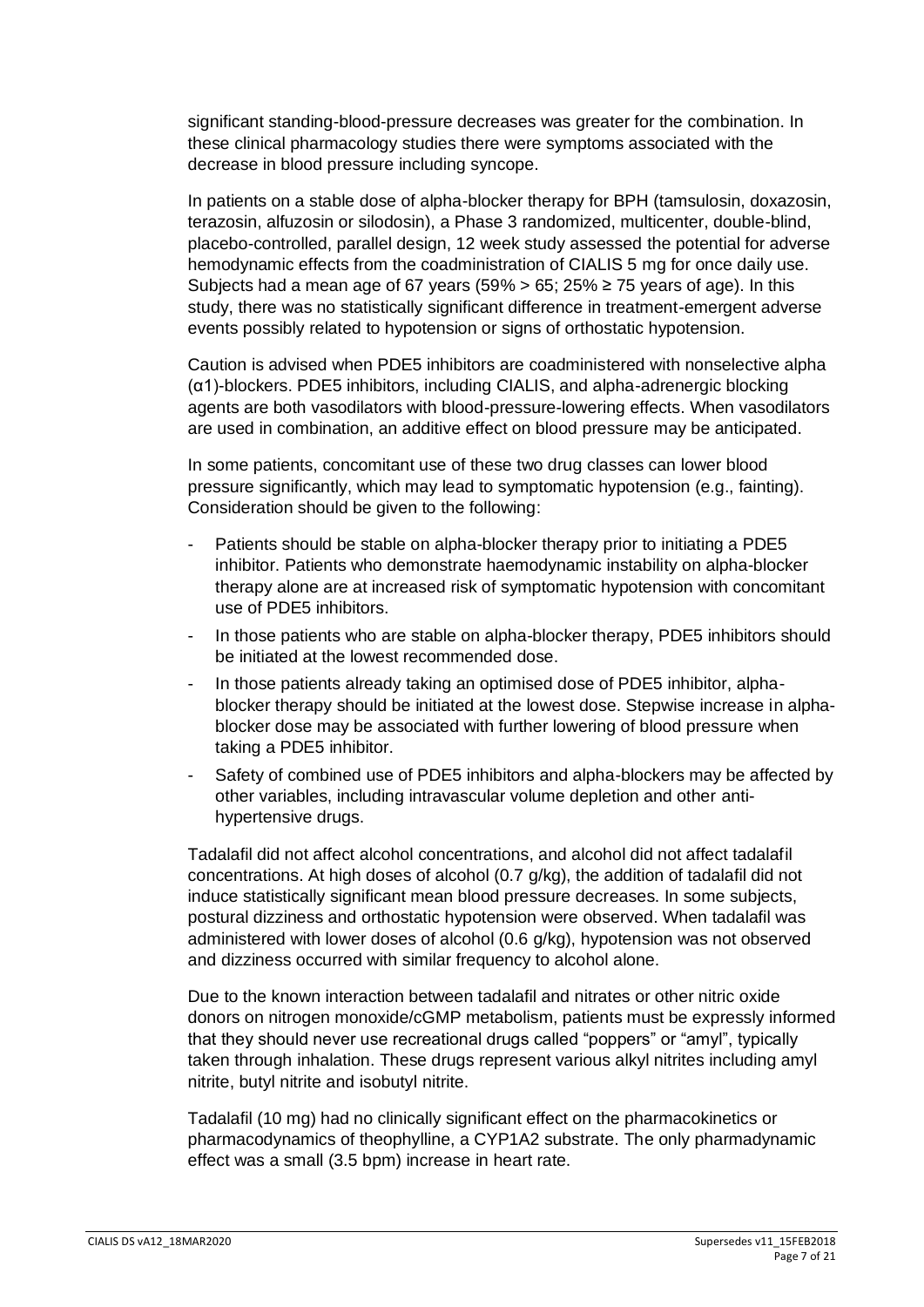Preclinical studies showed an additive systemic blood pressure lowering effect when PDE5 inhibitors were combined with riociguat. In clinical studies, riociguat has been shown to augment the hypotensive effects of PDE5 inhibitors. There was no evidence of favourable clinical effect of the combination in the population studied. Concomitant use of riociguat with PDE5 inhibitors, including tadalafil, is contraindicated as it may potentially lead to symptomatic hypotension *(see section 4.3 Contraindications)*.

## **4.6 Fertility, pregnancy and lactation**

CIALIS is not indicated for use in women.

## **Use in pregnancy**

There was no evidence of teratogenicity, embryotoxicity or foetotoxicity in rats or mice that received up to 1000 mg/kg/day. In a rat pre- and postnatal development study, the no observed effect dose was 30 mg/kg/day. In the pregnant rat, the AUC for calculated free drug at this dose was approximately 18 times the human AUC at a 20 mg dose. There are no studies of tadalafil in pregnant women *(see section 5.3 Preclinical safety data)*.

## **4.7 Effects on ability to drive and use machines**

Although the frequency of reports of dizziness in placebo and tadalafil arms in clinical trials was similar, patients should be aware of how they react to CIALIS, before driving or operating machinery.

## **4.8 Undesirable effects**

The most commonly reported adverse reactions in patients taking CIALIS for the treatment of ED or BPH were headache, dyspepsia, back pain, and myalgia in which the incidences increase with increasing dose of CIALIS.

## **Adverse events identified from Erectile Dysfunction (ED) clinical trials**

## *On-Demand Dosing (10mg and 20mg)*

In six placebo-controlled Phase 3 clinical trials, five of 12 weeks duration and one of 24 weeks duration, tadalafil was administered in doses of 10 and 20 mg to over 700 subjects (aged 25 to 80 years). The discontinuation rate due to adverse effects in CIALIS-treated patients (2.5%) was not significantly different from placebo-treated patients (1.3%). In these studies, the adverse effects reported with CIALIS were generally mild or moderate. In these controlled phase 3 clinical trials, the following adverse events were reported during 12 weeks of treatment in patients receiving 10 mg and 20 mg doses of tadalafil compared to placebo.

Frequency estimate: Very common (≥1/10), Common (≥1/100 to <1/10), Uncommon (≥1/1000 to <1/100), Rare (≥1/10,000 to <1/1000), Very Rare (<1/10,000) and Not known (events not reported in registration trials cannot be estimated from postmarketing spontaneous reports).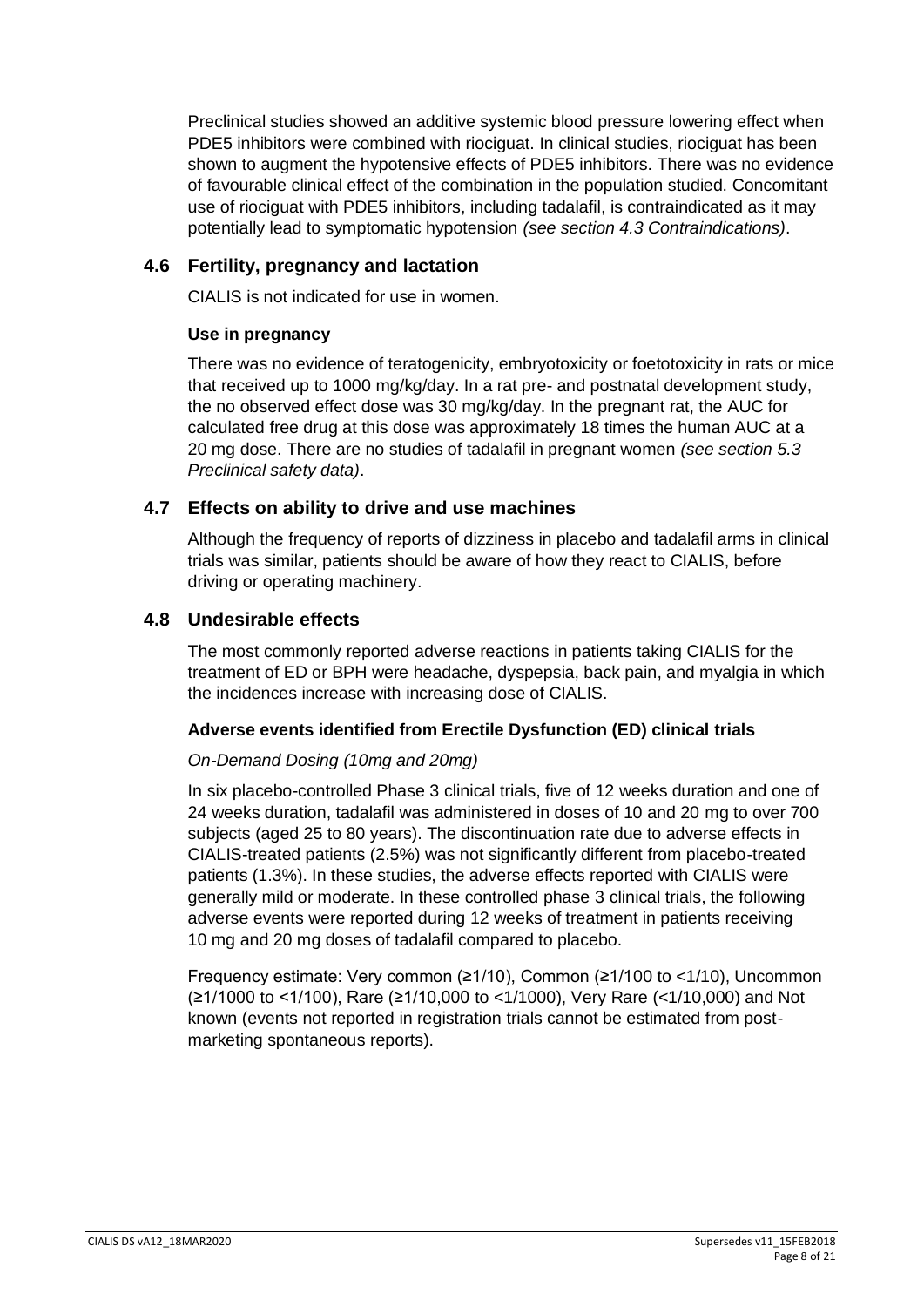Table 1: Treatment-emergent adverse events reported by  $\geq 2\%$  of patients administered with tadalafil 10-20 mg for the on-demand treatment of ED and more frequent on drug than placebo in phase 3 Studies

| System organ class                                 | Adverse event                                  | Tadalafil<br>$(N=724)$<br>$(\% )$ | Placebo<br>$(N=379)$<br>(%) |
|----------------------------------------------------|------------------------------------------------|-----------------------------------|-----------------------------|
| Infections and infestations                        | Nasopharyngitis                                | $5.5^{\circ}$                     | 5.0                         |
| Nervous system disorders                           | Headache<br><b>Dizziness</b>                   | 14.8<br>2.2                       | $5.5^{\circ}$<br>1.8        |
| Gastrointestinal disorders                         | Dyspepsia<br>Diarrhoea<br>Upper abdominal pain | 10.4<br>2.3<br>2.1                | 1.6<br>1.1<br>0.3           |
| Musculoskeletal and<br>connective tissue disorders | Back pain<br>Myalgia<br>Pain in extremity      | 6.5<br>3.9<br>3.3                 | 3.2<br>1.6<br>1.3           |
| Respiratory, thoracic and<br>mediastinal disorders | Nasal congestion                               | 2.8                               | 1.1                         |
| Vascular disorders                                 | Flushing                                       | 3.6                               | 1.3                         |

Treatment-emergent adverse reactions reported by < 2% of patients treated with tadalafil 10-20 mg in phase 3 studies:

Nervous System – rare: transient amnesia $(a)$ 

(a) Frequency based upon events reported in erectile dysfunction placebo-controlled clinical trials in patients treated with tadalafil on demand and daily dosing with doses within the currently approved dosing range for tadalafil.

Eye Disorders – uncommon: ocular hyperaemia, eye pain, eyelid oedema; rare: changes in colour vision

Ear and labyrinth disorders – uncommon: sudden decrease or loss of hearing<sup>(b)</sup>

(b)Sudden decrease or loss of hearing has been reported in a small number of post-marketing and clinical trial cases with the use of all PDE5 inhibitors, including tadalafil. In some of the cases, medical conditions and other factors were reported that may have also played a role in the ear and labyrinth adverse events. In many cases, medical follow-up information was limited. It is not possible to determine whether these reported events are related directly to the use of tadalafil, to the patient's underlying risk factors for hearing loss, a combination of these factors, or to other factors.

Respiratory, Thoracic and Mediastinal Disorders – uncommon: dyspnoea

Vascular disorders – common: fatigue; uncommon: oedema peripheral

Gastrointestinal disorders – common: nausea, vomiting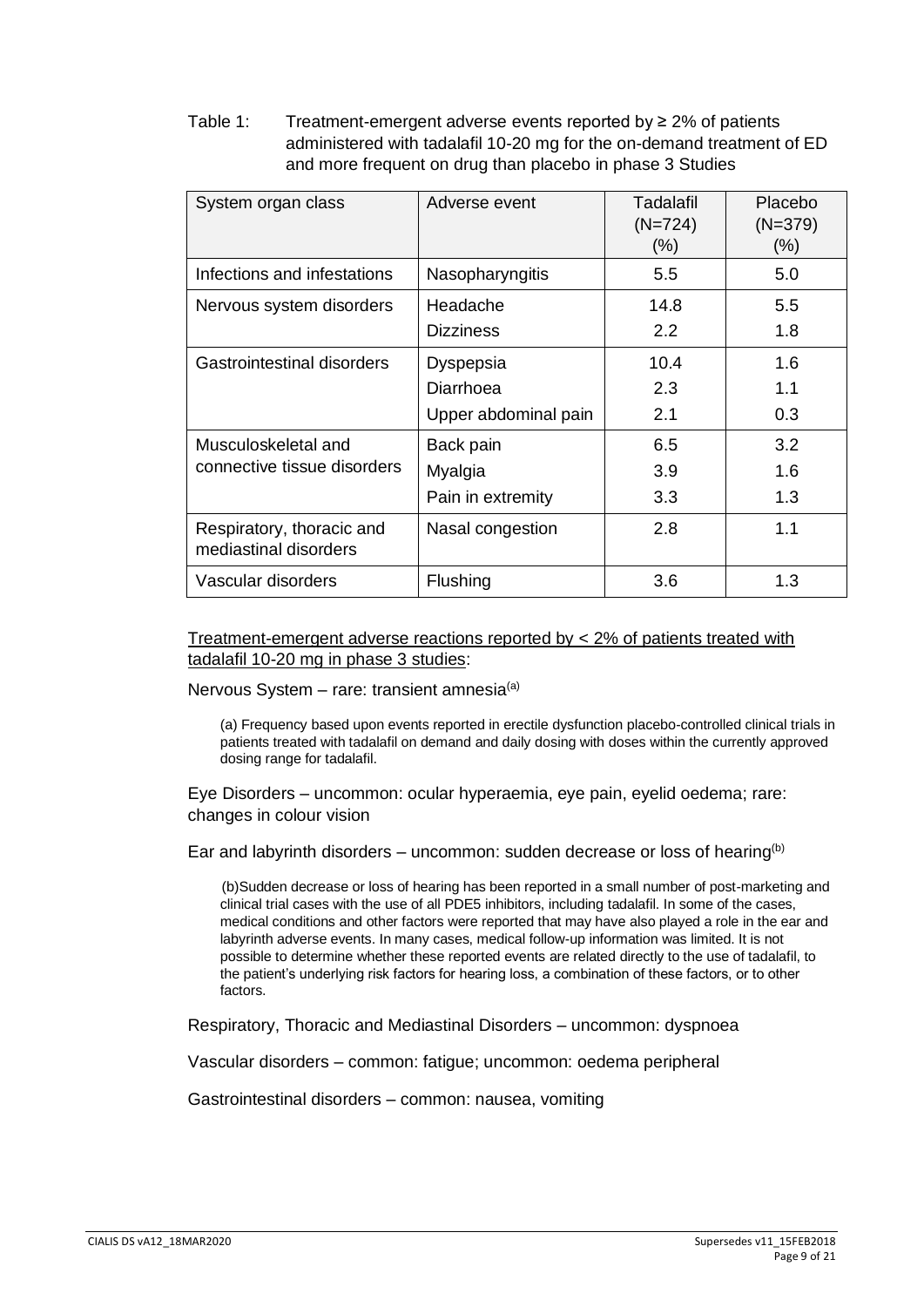## *Once-a-Day Dosing (2.5 mg and 5 mg)*

In four placebo-controlled Phase 3 clinical trials, three of 12 weeks duration and one of 24 weeks duration, tadalafil was administered in doses of 2.5 and 5 mg to more than 600 subjects (ages 24 to 82 years of age). The discontinuation rate due to adverse events in tadalafil-treated patients (3.55%) was not significantly different from placebo-treated patients (2.52%). The adverse events reported with tadalafil were generally mild or moderate in severity. In these controlled phase 3 clinical trials, the following adverse events were reported during 12 weeks of treatment in patients receiving 2.5 mg and 5 mg doses of tadalafil compared to placebo:

Table 2: Treatment-emergent adverse events reported by  $\geq 2\%$  of patients administered with tadalafil 2.5-5 mg for the once-a-day treatment of ED and more frequent on drug than placebo in phase 3 Studies

| System organ class                                 | Adverse event                                                        | Tadalafil<br>$(N=647)$<br>$(\% )$ | Placebo<br>$(N=318)$<br>$(\% )$ |
|----------------------------------------------------|----------------------------------------------------------------------|-----------------------------------|---------------------------------|
| Gastrointestinal disorders                         | Dyspepsia                                                            | 3.9                               | 1.3                             |
| Infections and infestations                        | Nasopharyngitis<br>Influenza<br>Upper respiratory tract<br>infection | 3.4<br>2.0<br>2.2                 | 3.1<br>1.9<br>0.9               |
| Musculoskeletal and<br>connective tissue disorders | Back pain<br>Myalgia                                                 | 2.9<br>2.3                        | 1.3<br>0.9                      |

Treatment-emergent adverse reactions reported by < 2% of patients treated with tadalafil 2.5-5 mg in phase 3 studies:

Respiratory, Thoracic and Mediastinal Disorders - common: nasal congestion; uncommon: dyspnoea

Vascular Disorders - common: flushing

Nervous System - rare: transient amnesia<sup>(c)</sup>

(c) Frequency based upon events reported in erectile dysfunction placebo-controlled clinical trials in patients treated with tadalafil on demand and daily dosing with doses within the currently approved dosing range for tadalafil

A slightly higher incidence of ECG abnormalities, primarily sinus bradycardia, has been reported in patients treated with tadalafil once-a-day as compared with placebo. Most of these ECG abnormalities were not associated with adverse reactions.

## **Adverse events identified from benign prostatic hyperplasia (BPH) clinical trials**

In four placebo-controlled Phase 3 clinical trials of 12 weeks duration enrolling patients of various ages (range 45-92 years), tadalafil was administered in doses of 5 mg to over 700 subjects with BPH and BPH/ED. The discontinuation rate due to adverse events in tadalafil-treated patients (3.1%) was significantly different from placebo-treated patients (1.5%). Headache was the most frequently reported AE leading to discontinuation in the tadalafil 5 mg group (0.7%), and was the only event that was reported by a significantly greater percentage of subjects in the tadalafil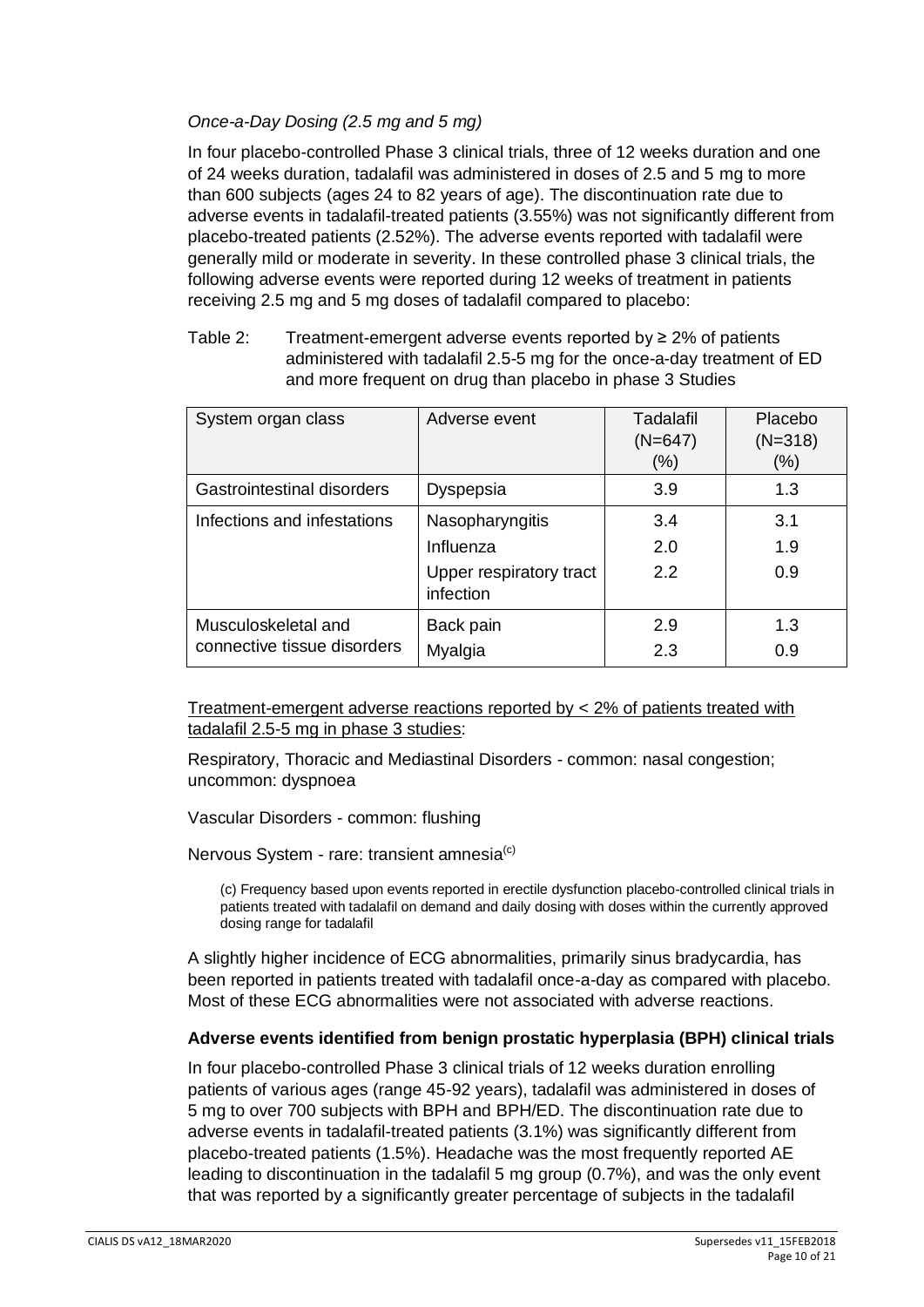group compared with placebo (p=0.025). The adverse events reported with tadalafil were generally mild or moderate in severity. In these controlled phase 3 clinical trials, the following adverse events were reported in patients receiving 5 mg doses of tadalafil compared to placebo:

Table 3: Treatment-emergent adverse events reported by  $\geq 2\%$  of patients administered with tadalafil 5 mg for the treatment of BPH and more frequent on drug than placebo in phase 3 studies

| System organ class                                 | Adverse event | Tadalafil<br>$(N=647)$<br>(%) | Placebo<br>$(N=318)$<br>$(\%)$ |
|----------------------------------------------------|---------------|-------------------------------|--------------------------------|
| Nervous system disorders                           | Headache      | 3.9                           | 2.0                            |
| Musculoskeletal and<br>connective tissue disorders | Back pain     | 2.4                           | 1.2                            |
| Gastrointestinal disorders                         | Dyspepsia     | 2.4                           | 0.1                            |

Treatment-emergent adverse reactions reported by < 2% of patients treated with tadalafil 5 mg in phase 3 studies:

Musculoskeletal and Connective Tissue Disorders - common: pain in extremity, myalgia

Gastrointestinal Disorders - common: diarrhoea, gastroesophageal reflux disease

Nervous System - common: dizziness; rare: transient amnesia<sup>(d)</sup>

(d) Frequency based upon events reported in erectile dysfunction placebo-controlled clinical trials in patients treated with tadalafil on demand and daily dosing with doses within the currently approved dosing range for tadalafil

Respiratory, Thoracic and Mediastinal Disorders – uncommon: dyspnoea

Vascular disorders – common: hypertension

#### **Adverse events identified from spontaneous post marketing surveillance**

#### *Body as a whole*

| Uncommon:                        | hypersensitivity reactions including rash and urticaria                   |
|----------------------------------|---------------------------------------------------------------------------|
| Rare:                            | facial oedema                                                             |
| Frequency not known:             | Stevens-Johnson syndrome and exfoliative dermatitis                       |
| Cardiac disorders <sup>(e)</sup> |                                                                           |
| Uncommon:                        | palpitations, tachycardia, chest pain                                     |
| Rare:                            | myocardial infarction                                                     |
| Frequency not known:             | unstable angina pectoris, ventricular arrhythmia, sudden<br>cardiac death |

(e) Most of the patients in whom these events have been reported had pre-existing cardiovascular risk factors. However, it is not possible to determine whether these events are related directly to these factors, to tadalafil, to sexual activity, or to a combination of these or other factors.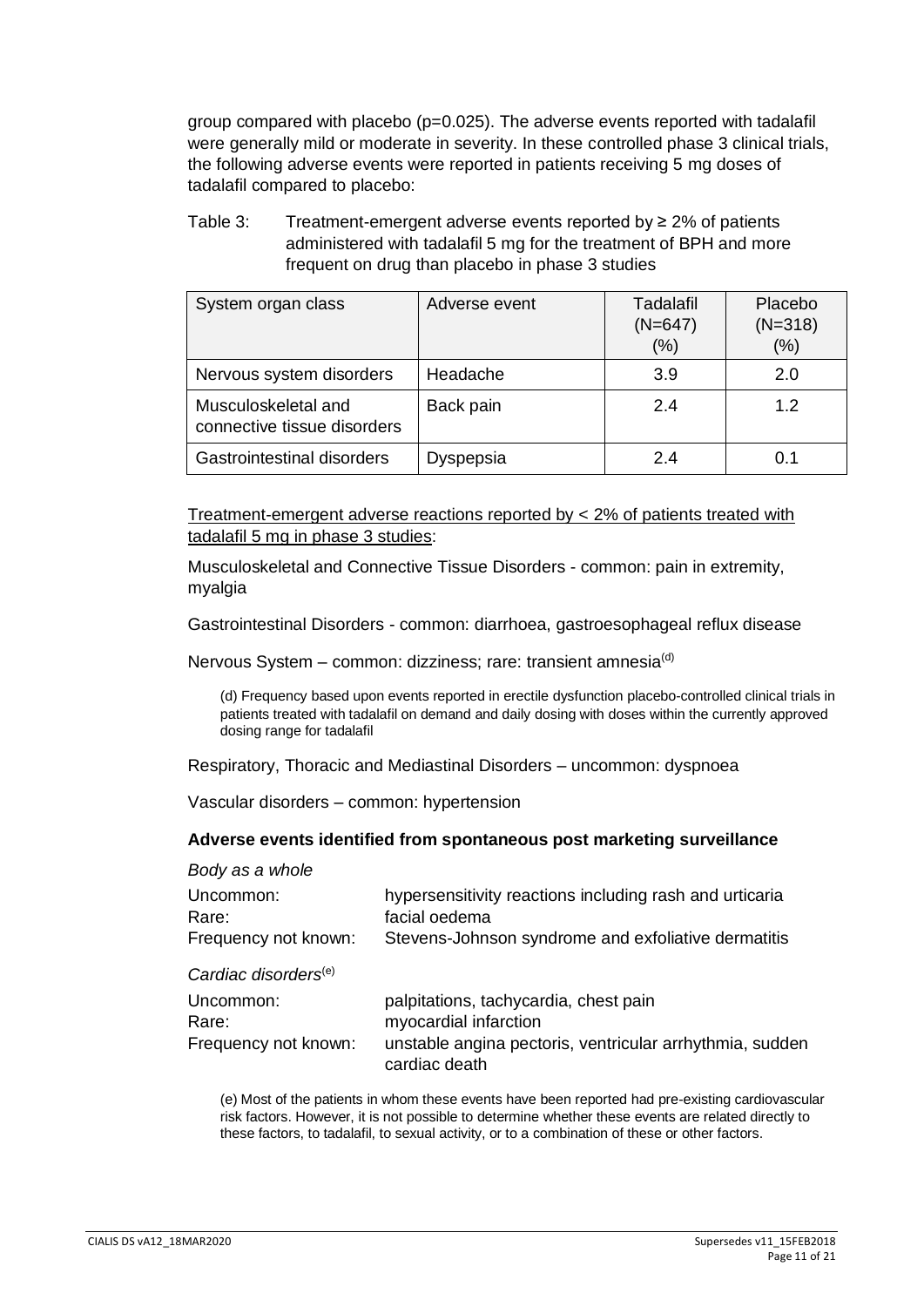*Vascular disorders*

| Uncommon: | hypotension (more commonly reported when tadalafil is     |
|-----------|-----------------------------------------------------------|
|           | given to patients who are already taking antihypertensive |
|           | agents), hypertension                                     |

*Gastrointestinal disorders*

| Common:   | abdominal pain, diarrhoea in the elderly (aged $\geq 65$ years) |
|-----------|-----------------------------------------------------------------|
| Uncommon: | gastroesophageal reflux                                         |

*Skin and subcutaneous tissue*

| Uncommon: | hyperhidrosis (sweating) |  |
|-----------|--------------------------|--|
|-----------|--------------------------|--|

*Special senses*

| Uncommon:            | blurred vision                                                                           |
|----------------------|------------------------------------------------------------------------------------------|
| Rare:                | visual field defect                                                                      |
| Frequency not known: | non-arteritic anterior ischemic optic neuropathy (NAION),<br>retinal vascular occlusion. |

Non-arteritic anterior ischemic optic neuropathy (NAION), a cause of decreased vision including permanent loss of vision, has been reported rarely post-marketing in temporal association with the use of phosphodiesterase type 5 (PDE5) inhibitors, including CIALIS. Most, but not all, of these patients had underlying anatomic or vascular risk factors for development of NAION, including but not necessarily limited to: low cup to disc ratio ("crowded disc"), age over 50, diabetes, hypertension, coronary artery disease, hyperlipidemia, and smoking. It is not possible to determine whether these events are related directly to the use of PDE5 inhibitors, to the patient's underlying vascular risk factors or anatomical defects, to a combination of these factors, or to other factors.

#### *Urogenital system*

| Rare:                | prolonged erection                    |  |  |
|----------------------|---------------------------------------|--|--|
| Frequency not known: | priapism, spontaneous penile erection |  |  |

*Nervous system disorders*

| Very common:         | headache                                                           |
|----------------------|--------------------------------------------------------------------|
| Common:              | dizziness                                                          |
| Rare:                | stroke $(f)$ , migraine, syncope, transient ischemic attacks $(f)$ |
| Frequency not known: | seizures                                                           |

(f) Most of the patients in whom these events have been reported had pre-existing cardiovascular risk factors. However, it is not possible to determine whether these events are related directly to these factors, to tadalafil, to sexual activity, or to a combination of these or other factors.

#### *Respiratory system disorders*

Uncommon: epistaxis

#### *Ear and labyrinth disorders*

Very rare:  $V$ ery rare: sudden decrease or loss of hearing<sup>(g)</sup>

(g)Sudden decrease or loss of hearing has been reported in a small number of post-marketing and clinical trial cases with the use of all PDE5 inhibitors, including tadalafil. In some of the cases, medical conditions and other factors were reported that may have also played a role in the ear and labyrinth adverse events. In many cases, medical follow-up information was limited. It is not possible to determine whether these reported events are related directly to the use of tadalafil, to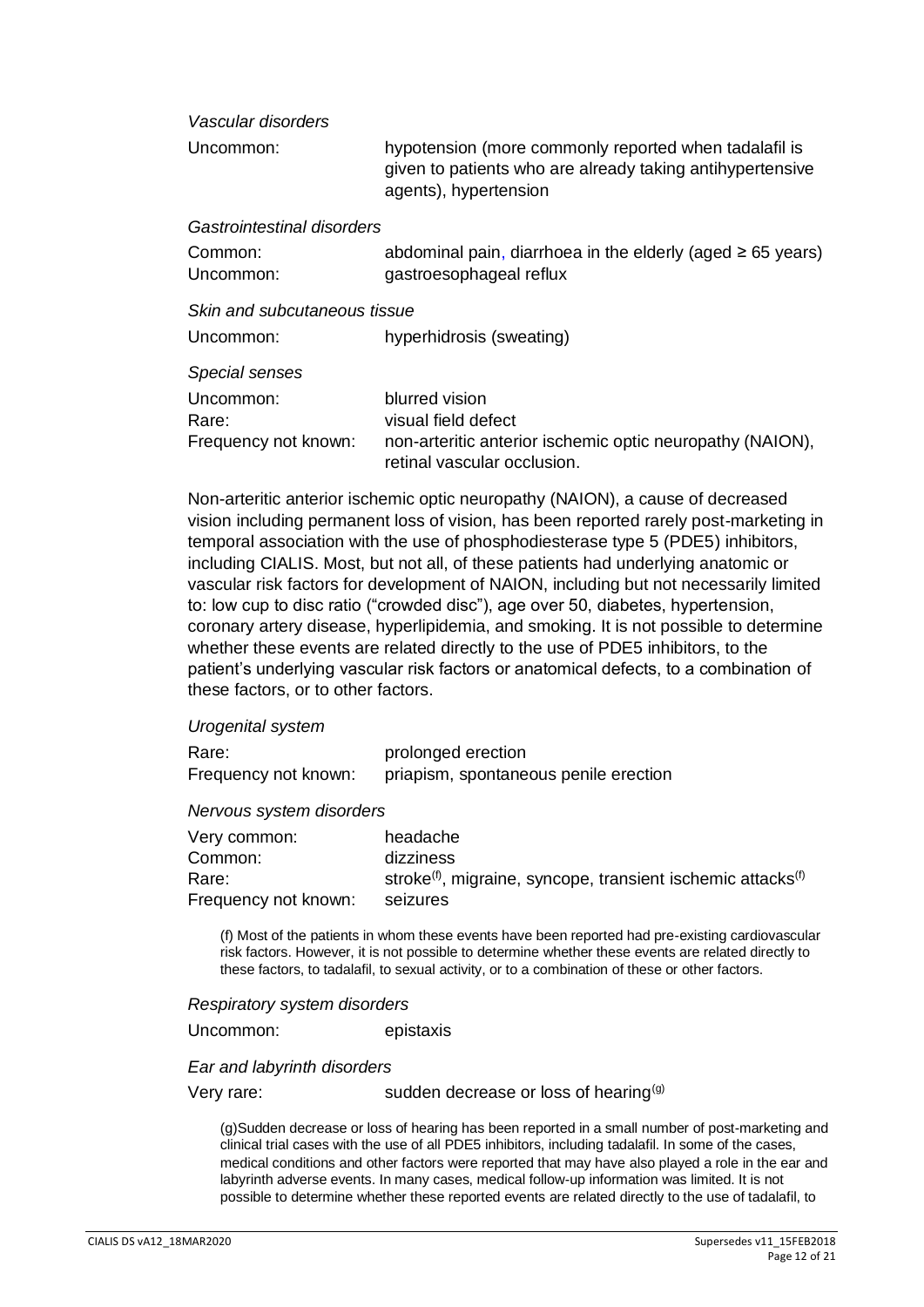the patient's underlying risk factors for hearing loss, a combination of these factors, or to other factors

*Immune system disorders*

Rare: angioedema

*Reproductive system disorders*

Rare: penile haemorrhage and haematospermia

#### **Reporting of suspected adverse reactions**

Reporting suspected adverse reactions after authorisation of the medicine is important. It allows continued monitoring of the benefit/risk balance of the medicine. Healthcare professionals are asked to report any suspected adverse reactions <https://nzphvc.otago.ac.nz/reporting/>

## **4.9 Overdose**

Single doses of up to 500 mg have been given to healthy subjects, and multiple daily doses up to 100 mg have been given to patients. Adverse events were similar to those seen at lower doses. In cases of overdose, standard supportive measures should be adopted as required. Haemodialysis contributes negligibly to tadalafil elimination.

For advice on the management of overdose, please contact the National Poisons Centre on 0800 POISON (0800 764 766).

## **5. PHARMACOLOGICAL PROPERTIES**

## **5.1 Pharmacodynamic properties**

Pharmacotherapeutic group: medicines used in erectile dysfunction. ATC code G04BE08.

#### **Mechanism of action**

Tadalafil is a potent, selective, reversible inhibitor of cyclic guanosine monophosphate (cGMP)-specific phosphodiesterase type 5 (PDE5) in the smooth muscle of the corpus cavernosum, the prostate, the bladder and their vascular supply.

In the corpus cavernosum, when sexual stimulation causes the local release of nitric oxide, inhibition of PDE5 by tadalafil produces increased levels of cGMP. This results in smooth muscle relaxation and inflow of blood into the penile tissues, thereby producing an erection. Tadalafil has no effect in the treatment of erectile dysfunction in the absence of sexual stimulation.

In the smooth muscle of the prostate, bladder and their vascular supply, the effect of PDE5 inhibition on cGMP concentration results in vascular relaxation and increases blood perfusion which may be the mechanism by which symptoms of benign prostatic hyperplasia are reduced. These vascular effects may be complemented by inhibition of bladder afferent nerve activity and smooth muscle relaxation of the prostate and bladder.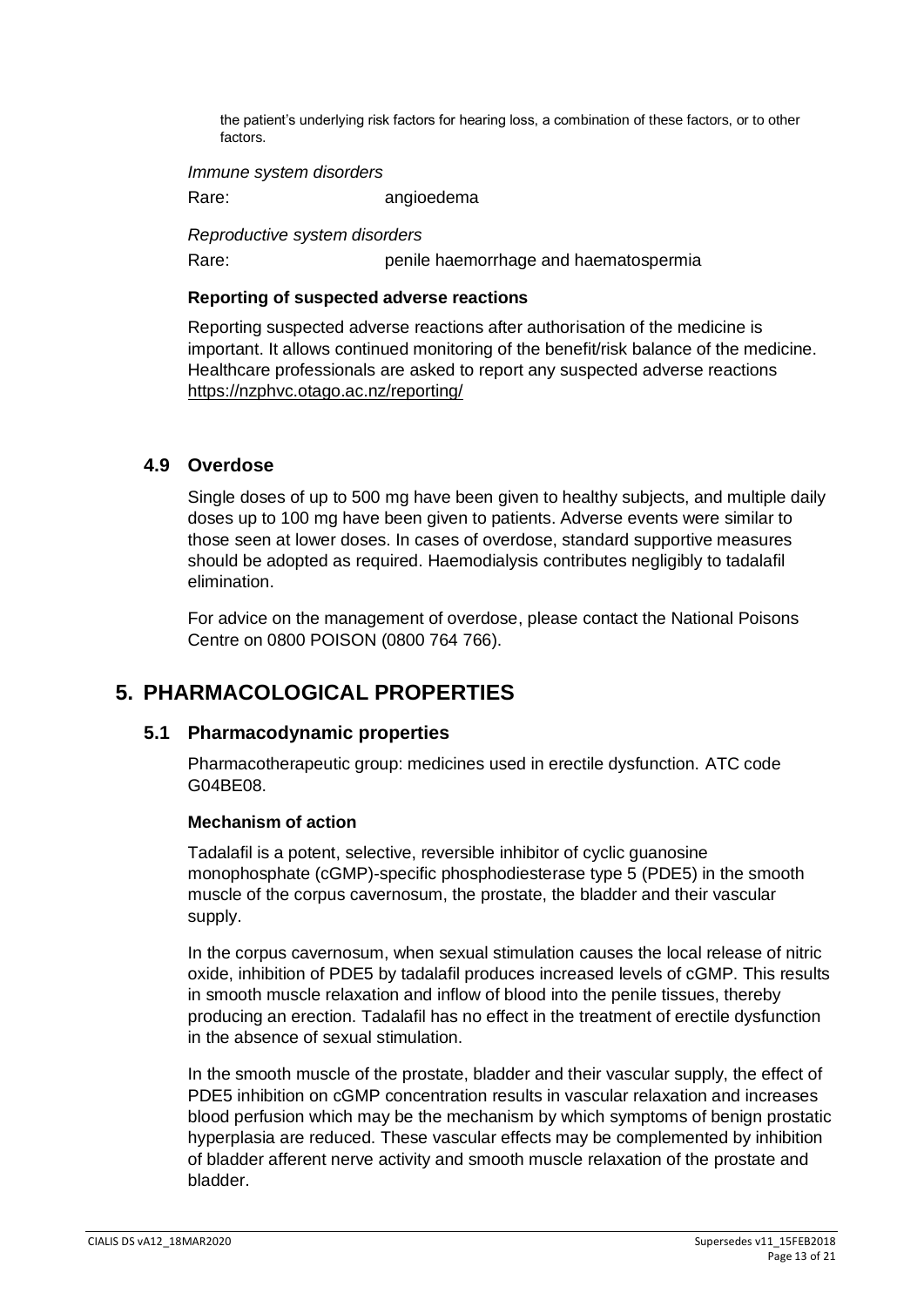#### **Pharmacodynamic effects**

Studies in vitro have shown that tadalafil is a selective inhibitor of PDE5. PDE5 is an enzyme found in smooth muscle of the corpus cavernosum, prostate, bladder, vascular and visceral smooth muscle, skeletal muscle, platelets, kidney, lung, and cerebellum. The effect of tadalafil is more potent on PDE5 than on other phosphodiesterases. Tadalafil is > 10,000-fold more potent for PDE5 than for PDE1, PDE2, PDE4, and PDE7 enzymes which are found in the heart, brain, blood vessels, liver, leukocytes, skeletal muscle and other organs. Tadalafil is > 10,000-fold more potent for PDE5 than for PDE3, an enzyme found in the heart and blood vessels. This selectivity for PDE5 over PDE3 is important because PDE3 is an enzyme involved in cardiac contractility. Additionally, tadalafil is approximately 700-fold more potent for PDE5 than for PDE6, an enzyme which is found in the retina and is responsible for phototransduction. Tadalafil is also > 9,000-fold more potent for PDE5 than for PDE8, 9 and 10 and 14-fold more potent for PDE5 than for PDE11. The tissue distribution and physiological effects of the inhibition of PDE8 through PDE11 have not been elucidated.

CIALIS administered to healthy subjects produced no significant difference compared to placebo in supine systolic and diastolic blood pressure (mean maximal decrease of 1.6/0.8 mmHg, respectively), in standing systolic and diastolic blood pressure (mean maximal decrease of 0.2/4.6 mmHg, respectively), and no significant change in heart rate.

Larger effects were recorded among subjects receiving concomitant *nitrates (see section 4.3 Contraindications)*.

In a study to assess the effects of tadalafil on vision, no impairment of colour discrimination (blue/green) was detected using the Farnsworth-Munsell 100-hue test. This finding is consistent with the low affinity of tadalafil for PDE6 compared to PDE5. In addition, no effects were observed on visual acuity, electroretinograms, intraocular pressure, or pupillometry. Across all clinical studies, reports of changes in colour vision were rare  $( $0.1\%$ ).$ 

Studies on Spermatogenesis - Three studies were conducted in men to assess the potential effect on spermatogenesis of tadalafil 10 mg (one 6-month study) and 20 mg (one 6-month and one 9-month study) administered daily. There were no adverse effects on sperm morphology or sperm motility in any of the three studies. In the study of 10 mg tadalafil for 6 months and the study of 20 mg tadalafil for 9 months, results showed a decrease in mean sperm concentrations relative to placebo. This effect was not seen in the study of 20 mg tadalafil taken for 6 months. In all 3 studies there were no statistically significant differences between the placebo and tadalafil groups for mean total sperm counts. In addition there was no adverse effect on mean concentrations of reproductive hormones, testosterone, luteinising hormone or follicle stimulating hormone with either 10 or 20 mg of tadalafil compared to placebo.

#### **Clinical efficacy and safety**

#### *On-Demand Dosing for the Treatment of Erectile Dysfunction (ED)*

Tadalafil, when taken on-demand up to once daily, is effective in improving erectile function in men with erectile dysfunction (ED). In clinical studies assessing patients' ability to engage in successful and satisfying sexual activity, tadalafil demonstrated highly statistically significant improvement compared to placebo. Additionally,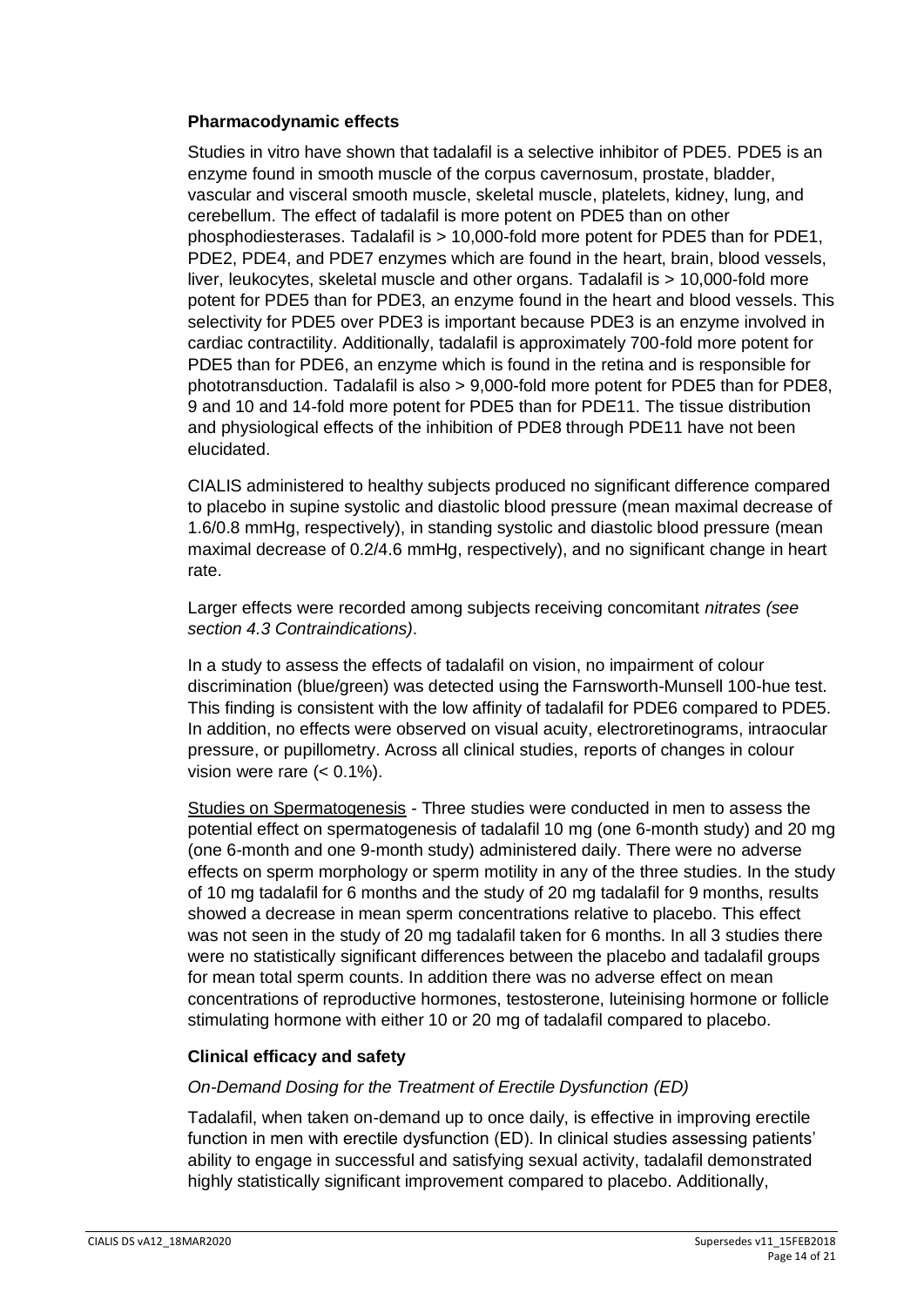partners of patients on tadalafil had statistically significantly greater satisfaction with sexual activity compared to partners of patients on placebo.

Tadalafil at doses of 2 to 100 mg has been evaluated in 16 clinical studies involving 3250 patients. Tadalafil 10 mg and/or 20 mg, taken on-demand up to once daily, was compared to placebo in 6 primary efficacy studies (5 in general ED population, 1 in patients with diabetes). Seven hundred and twenty four (724) patients received tadalafil 10 mg or 20 mg and 379 patients received placebo in these randomised, double-blinded, parallel-group studies. Patients were free to choose the time interval between dose administration and the time of sexual attempts. Food and alcohol intake were not restricted. The studies were designed in this manner in order to allow for convenience and dosing flexibility for the patient and partner.

Several assessment instruments were used to evaluate the effect of tadalafil on erectile function. Global Assessment Questions (GAQ) were asked to determine whether the treatment improved patients' erections. During clinical studies, patients and partners completed sexual encounter profile (SEP) diaries assessing erectile function and sexual satisfaction of each sexual attempt. The International Index of Erectile Function (IIEF), a recall questionnaire, was also completed by patients. The IIEF provides global measures of erectile function and sexual satisfaction, as well as severity of ED.

In all primary efficacy studies, tadalafil demonstrated consistent and statistically significant improvement compared to placebo in all primary and secondary endpoints evaluated. In each primary efficacy study, a significant treatment effect was declared only if there was a statistically significant improvement on all three co-primary measures: 1) the IIEF Erectile Function domain; 2) SEP Question 2 (assessing the ability to penetrate the partner's vagina); and 3) SEP Question 3 (assessing the ability to maintain the erection). The treatment effect did not diminish over time. Overall, tadalafil consistently showed efficacy in a broad and representative population that included patients with ED of various severities (mild, moderate, severe), aetiologies (including patients with diabetes), ages (21 to 86 years), ethnicities and durations of ED. In the five primary efficacy studies of general populations, 81% of patients reported that tadalafil 20 mg improved their erections compared to 35% of patients on placebo. Also, patients with ED in all severity categories reported improved erections while taking tadalafil 20 mg (86%, 83% and 72% mild, moderate and severe, respectively) compared to patients on placebo 45%, 42% and 19% for mild, moderate and severe, respectively). Tadalafil showed statistically significant improvement in patients' ability to achieve an erection sufficient for sexual intercourse and maintain the erection for successful intercourse as measured by the SEP diaries. In the primary efficacy studies, 75% of intercourse attempts were successful in patients taking tadalafil 20 mg compared to 32% of patients on placebo. This finding was confirmed by partner SEP responses. Tadalafil also demonstrated statistically significant improvement in erectile function as measured by the IIEF Erectile Function domain. Additionally, in the primary efficacy studies, approximately 60% of patients taking tadalafil 20 mg achieved normal erectile function during treatment. Patients with ED in all severity categories improved into the normal range (defined by IIEF).

#### Patient Confidence and Sexual Satisfaction

The IIEF also measures patients' confidence that they can attain and keep an erection sufficient for sexual intercourse. Tadalafil statistically significantly improved patient confidence. Analysis of the Intercourse Satisfaction and Overall Satisfaction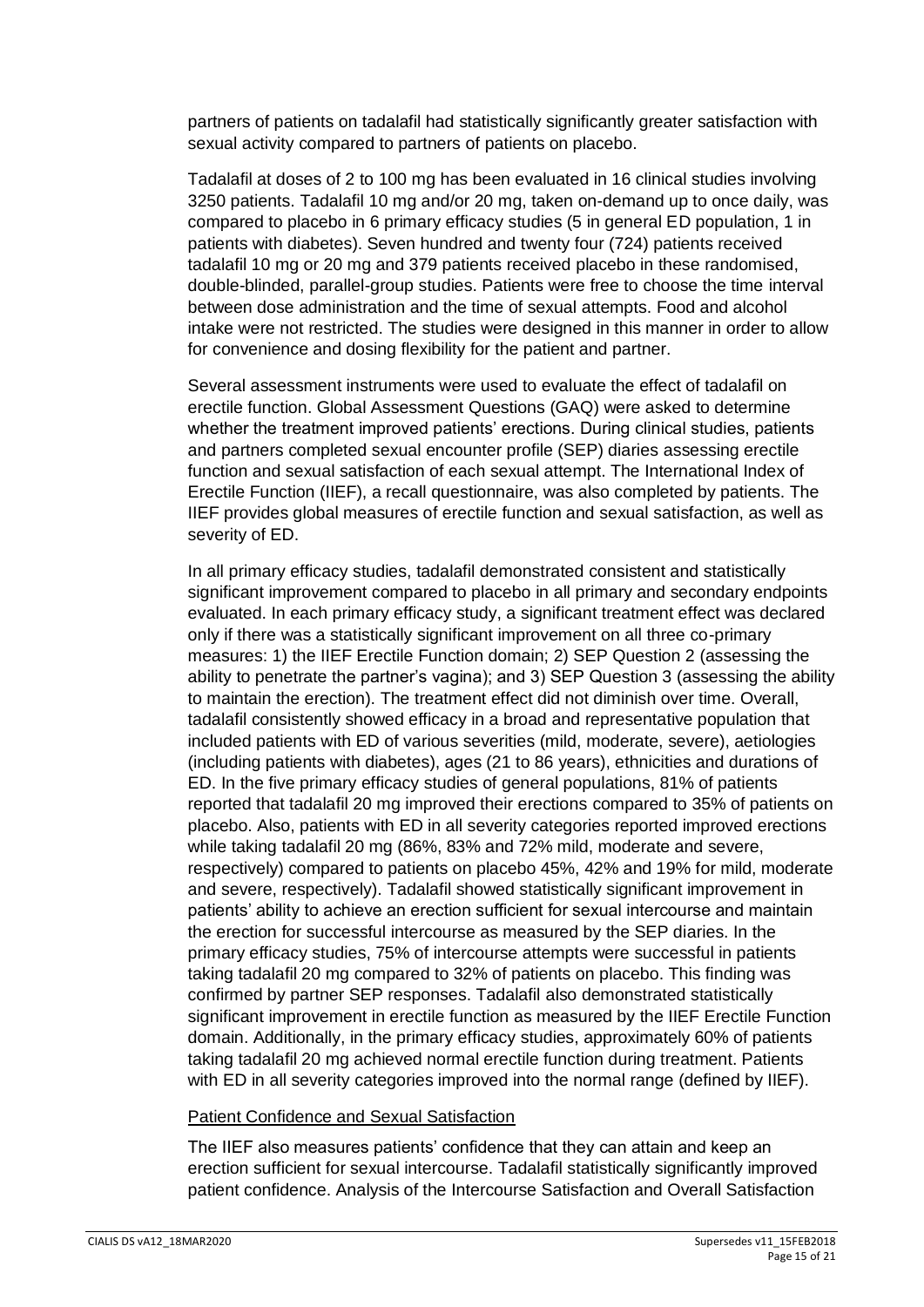domains of the IIEF showed that tadalafil treatment provided statistically significant enhancement of sexual satisfaction measured by both domains. Additionally, tadalafil improved the proportion of sexual encounters that were satisfying for both the patient and the partner.

## Efficacy in ED Patients with Diabetes Mellitus

Tadalafil is effective in treating ED in patients with diabetes. Patients with diabetes (n=451) were included in all primary efficacy studies, one of which specifically assessed tadalafil only in ED patients with Type 1 or Type 2 diabetes. Tadalafil produced statistically significant improvement in erectile function and sexual satisfaction. In these studies, 68% of patients with diabetes taking tadalafil 20 mg reported improved erections.

## Period of Responsiveness

Two clinical studies were conducted in 571 patients in an at-home setting to define the period of responsiveness to tadalafil. One of the two studies specifically assessed the improvement of erectile function at 24 and 36 hours following tadalafil administration. In this study, approximately 60% of sexual attempts at both 24 and 36 hours were successful for patients on tadalafil 20 mg compared to approximately 30% of sexual attempts for patients on placebo.

Therefore, tadalafil demonstrated statistically significant improvement in erectile function and the ability to have successful sexual intercourse up to 36 hours following dosing, as well as patients' ability to attain and maintain erections for successful intercourse compared to placebo as early as 16 minutes following dosing.

## *Once-a-Day Dosing for the Treatment of Erectile Dysfunction*

Tadalafil at doses of 2.5, 5, and 10 mg taken once a day was initially evaluated in 3 clinical studies involving 853 patients of various ages (range 21-82 years) and ethnicities, with erectile dysfunction of various severities (mild, moderate, severe) and aetiologies. In the two primary efficacy studies of general populations, 76 and 85% of patients reported that tadalafil 5 mg taken once a day improved their erections as compared to 29 and 30% with placebo. Also, patients with erectile dysfunction in all severity categories reported improved erections while taking tadalafil once a day. In the primary efficacy studies, the mean per-subject proportion of successful intercourse attempts in the general population in tadalafil 5 mg-treated patients was 57% and 67% compared to 31 and 37% with placebo. The majority of the patients in these 3 initial studies were responders to previous on-demand treatment with PDE5 inhibitors.

In a subsequent study, 217 patients who were treatment naive were randomized to tadalafil 5 mg once a day vs. placebo. The mean per-subject proportion of successful sexual intercourse attempts was 68% in tadalafil 5 mg treated patients compared to 52% for patients on placebo.

Tadalafil 5 mg significantly improves erectile function over the 24-hour period between the doses

## *Once-a-Day Dosing for the Treatment of Benign Prostatic Hyperplasia (BPH)*

CIALIS was studied in men with signs and symptoms of benign prostatic hyperplasia in 4 randomized, multi-national, double-blind, placebo-controlled, parallel-design primary efficacy and safety studies of 12 weeks duration enrolling over 1500 patients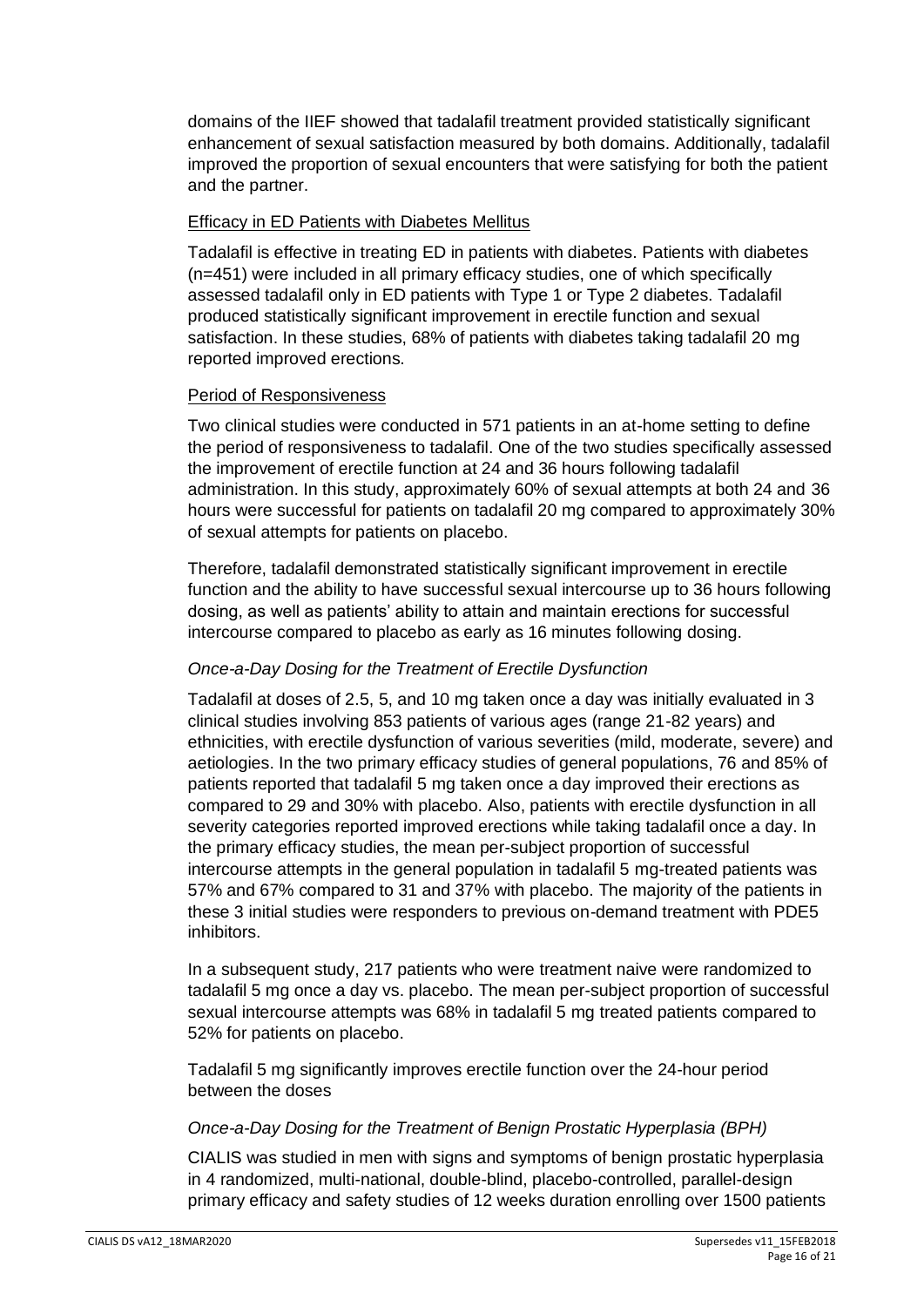of various ages (range 45-92 years). In the integrated data from these 4 studies, CIALIS 5 mg (n=742; mean change from baseline of -5.0) demonstrated statistical superiority over placebo (n=735; mean change from baseline of -2.7) in improving the total International Prostate Symptom Score (IPSS; mean treatment difference for tadalafil compared to placebo of -2.3, p<0.001) in the overall benign prostatic hyperplasia population. Similarly, in each of the individual studies, patients treated with CIALIS 5 mg had clinically meaningful improvements in lower urinary tract symptoms with statistically significantly greater decrease in total IPSS as compared to placebo after 12 weeks of treatment. Data for each study are shown below.

| <b>Study</b> | Treatment arm           | No. of   |                                        |                            | <b>Total IPSS</b>                           |
|--------------|-------------------------|----------|----------------------------------------|----------------------------|---------------------------------------------|
|              |                         | patients | <b>Baseline</b><br>value<br>$(\pm SD)$ | Change<br>from<br>baseline | Difference vs placebo<br>$(95% \text{ Cl})$ |
| <b>LVHG</b>  | Tadalafil 5 mg          | 205      | 17.3<br>$(\pm 5.97)$                   | $-4.8$                     | $-2.6a$<br>$(-3.7, -1.5)$                   |
|              | Placebo                 | 205      | 17.1<br>$(\pm 6.36)$                   | $-2.2$                     |                                             |
| <b>LVHJ</b>  | Tadalafil 5 mg          | 160      | 17.1<br>$(\pm 6.06)$                   | $-5.6$                     | $-1.9b$<br>$(-3.2, -0.6)$                   |
|              | Placebo                 | 164      | 16.6<br>(±5.99)                        | $-3.6$                     |                                             |
| <b>LVHR</b>  | Tadalafil 5 mg          | 206      | 18.5<br>$(\pm 5.78)$                   | $-6.1$                     | $-2.3a$<br>$(-3.5, -1.2)$                   |
|              | Placebo                 | 194      | 18.2<br>$(\pm 5.33)$                   | $-3.8$                     |                                             |
| <b>LVID</b>  | Tadalafil 5 mg          | 171      | 17.2<br>$(\pm 4.91)$                   | $-6.3$                     | $-2.1$ $\degree$<br>$(-3.3, -0.8)$          |
|              | Tamsulosin<br>$0.4$ mg  | 165      | 16.8<br>(±5.31)                        | $-5.7$                     | $-1.5d$<br>$(-2.8, -0.2)$                   |
|              | Placebo<br>$\mathbf{h}$ | 172      | 17.4<br>$(\pm 5.97)$                   | $-4.2$<br>$\overline{a}$   |                                             |

| Table 4: |  | Summary of results from individual BPH studies |
|----------|--|------------------------------------------------|
|          |  |                                                |

 $^{\rm a}$  p<0.001 vs placebo,  $^{\rm b}$  p=0.004 vs placebo,  $^{\rm c}$  p=0.001 vs placebo,  $^{\rm d}$  p=0.023 vs placebo

The improvement in total IPSS in the tadalafil group compared to placebo occurred as early as 1 week in the integrated data from Studies LVHJ and LVID (mean difference of -1.3, p<0.001) and 2 weeks in Study LVHR (mean difference of -1.8, p<0.001).

In the long-term open-label extension phase of the controlled study LVHG, in which patients received CIALIS 5 mg for up to 1 year after the 12-week double-blind treatment period, the improvement in total IPSS induced by tadalafil at week 12 of double-blind treatment was maintained over 1 year.

For the Benign prostatic hyperplasia Impact Index (BII), the key secondary efficacy measure, CIALIS 5 mg (n=735; mean change from baseline of -1.6) demonstrated statistical superiority over placebo (n=725; mean change from baseline of -0.9) in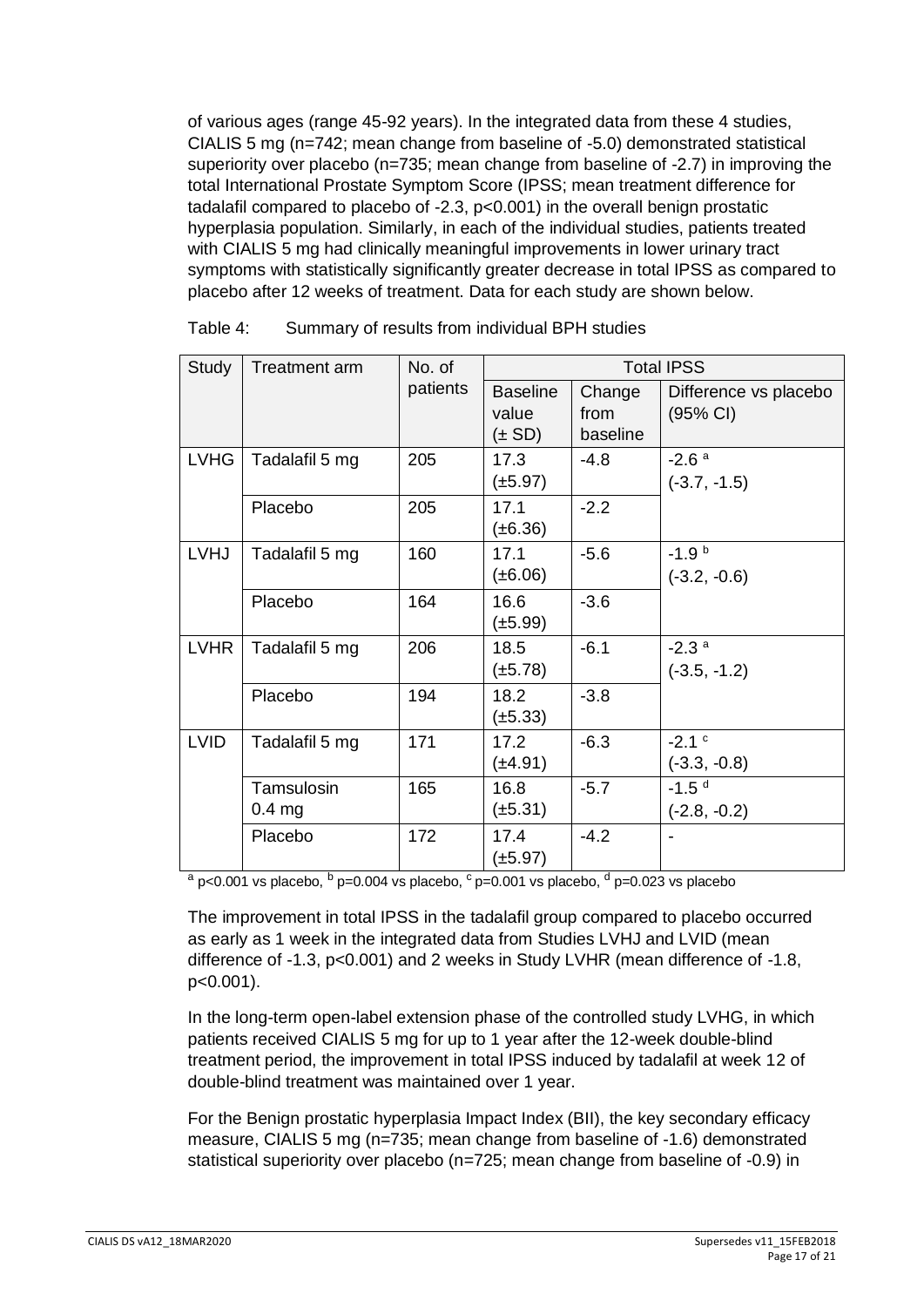improving the BII (mean treatment difference for tadalafil compared to placebo of - 0.7, p<0.001) in the integrated data from the 4 studies.

CIALIS 5 mg once daily resulted in clinically meaningful and statistically significant improvements in both BPH symptoms (as measured by the total IPSS) and erectile function (as measured by the EF domain of the IIEF questionnaire) in patients with both conditions. This was demonstrated in one of the placebo-controlled, doubleblind, parallel-arm efficacy and safety studies which specifically assessed the efficacy and safety of CIALIS for once a day use in this population (Study LVHR). In this erectile dysfunction and benign prostatic hyperplasia study, CIALIS 5 mg demonstrated statistical superiority over placebo for total IPSS (mean treatment difference, -2.3; p<0.001) and for the International Index of Erectile Function Erectile Function (IIEF EF) domain score (mean treatment difference, 4.7; p<0.001). The mean per-subject proportion of successful sexual intercourse attempts in this study was 71.9% for CIALIS 5 mg patients compared to 48.3% patients on placebo.

## **5.2 Pharmacokinetic properties**

## **Absorption**

Tadalafil is rapidly absorbed after oral administration and the mean maximum observed plasma concentration  $(C_{max})$  is achieved at a median time of 2 hours after dosing. Absolute bioavailability of tadalafil following oral dosing has not been determined.

The rate and extent of absorption of tadalafil are not influenced by food, thus CIALIS may be taken with or without food. The time of dosing (morning versus evening) had no clinically relevant effects on the rate and extent of absorption.

#### **Distribution**

The mean volume of distribution is approximately 63 litres, indicating that tadalafil is distributed into tissues. At therapeutic concentrations, 94% of tadalafil in plasma is bound to proteins. Protein binding is not affected by impaired renal function.

Samples collected from healthy human subjects approximately 5 hours after dosing indicated that <0.0005% of the total dose of tadalafil is distributed to semen.

#### **Biotransformation**

Tadalafil is predominantly metabolised by the cytochrome P450 (CYP) 3A4 isoform. The major circulating metabolite is the methylcatechol glucuronide. This metabolite is at least 13,000-fold less potent than tadalafil for PDE5. Consequently, it is not expected to be clinically active at observed metabolite concentrations.

#### **Elimination**

The mean oral clearance for tadalafil is 2.5 L/hour and the mean half-life is 17.5 hours in healthy subjects. Tadalafil is excreted predominantly as inactive metabolites, mainly in the faeces (approximately 61% of the dose) and to a lesser extent in the urine (approximately 36% of the dose).

#### **Linearity/non-linearity**

Tadalafil pharmacokinetics in healthy subjects are linear with respect to time and dose. Over a dose range of 2.5 to 20 mg, exposure (AUC) increases proportionally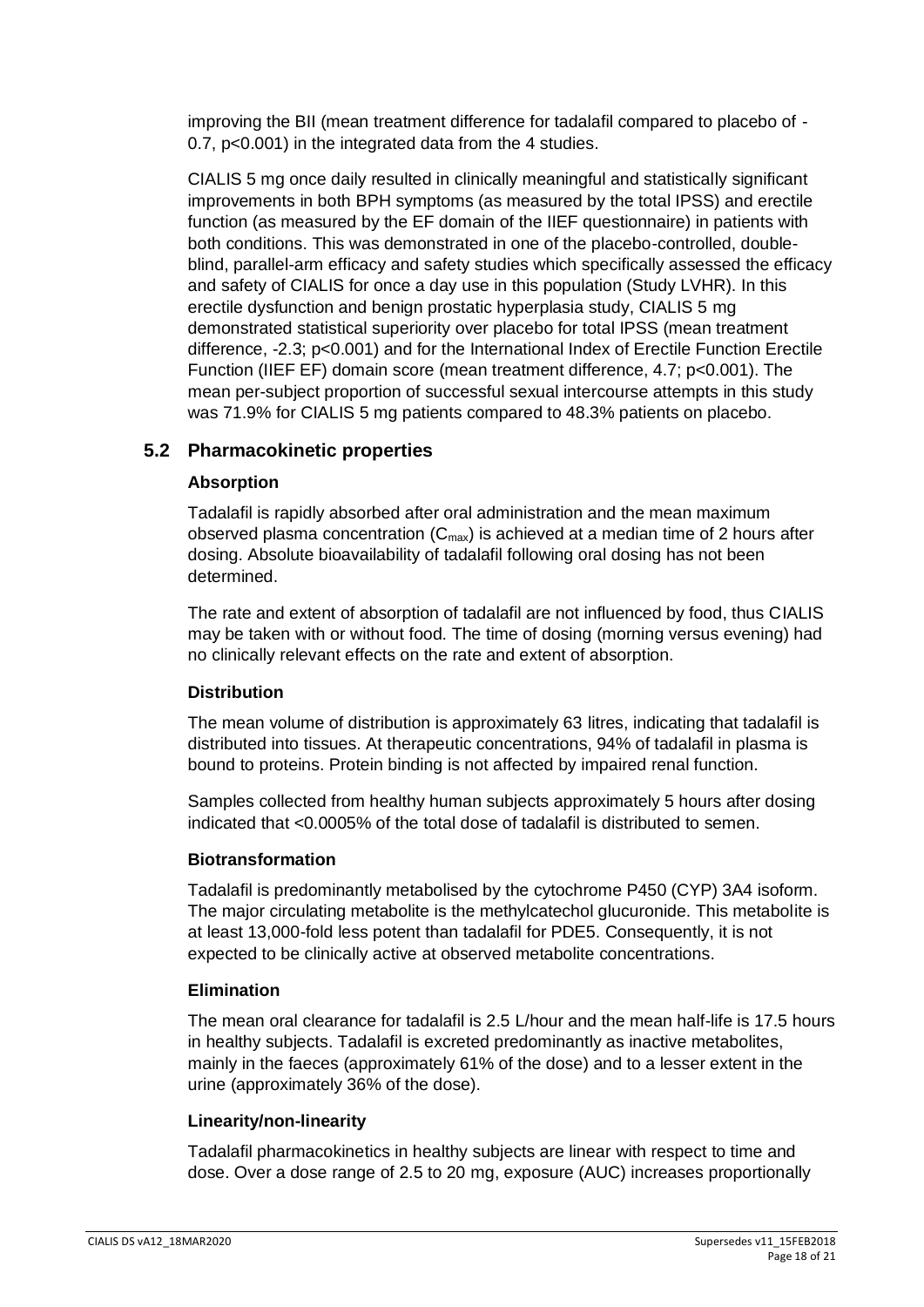with dose. Steady-state plasma concentrations are attained within 5 days of once-aday dosing.

Pharmacokinetics determined with a population approach in patients with erectile dysfunction are similar to pharmacokinetics in subjects without erectile dysfunction.

## **Characteristics in specific groups of patients**

#### *Elderly*

Healthy elderly subjects (65 years or over), had a lower oral clearance of tadalafil, resulting in 25% higher exposure (AUC) relative to healthy subjects aged 19 to 45 years. This effect of age is not clinically significant and does not warrant a dose adjustment.

## *Renal impairment*

In subjects with renal insufficiency, including those on haemodialysis, tadalafil exposure (AUC) was higher than in healthy subjects. Therefore, the recommended starting dose of tadalafil in patients with mild or moderate renal impairment is 10 mg for on demand treatment of erectile dysfunction. For patients with severe renal impairment 10 mg is the maximum recommended dose for on-demand treatment of erectile dysfunction *(see section 4.2 Dose and method of administration)*. In patients with mild or moderate renal impairment, the recommend dose is 5 mg once-a-day for the treatment of benign prostatic hyperplasia or for the treatment of benign prostatic hyperplasia and erectile dysfunction in men with both conditions. Once-a-day dosing of tadalafil for either the treatment of benign prostatic hyperplasia or erectile dysfunction is not recommended in patients with severe renal impairment.

## *Hepatic impairment*

Tadalafil exposure (AUC) in subjects with mild or moderate hepatic impairment (Child-Pugh Class A and B) is comparable to exposure in healthy subjects. No controlled data are available in patients with severe hepatic impairment (Child-Pugh Class C) *(see section 4.4 Special warnings and precautions for use)*. Once-a-day administration has not been evaluated in patients with hepatic insufficiency. If tadalafil is prescribed, a careful individual benefit/risk evaluation should be undertaken by the prescribing physician.

#### *Patients with diabetes*

Tadalafil exposure (AUC) in patients with diabetes was approximately 19% lower than the AUC value for healthy subjects. This difference in exposure does not warrant a dose adjustment.

## **5.3 Preclinical safety data**

## **Carcinogenicity, Mutagenesis, Impairment of Fertility**

Preclinical data reveal no special hazard for humans based on conventional studies of safety pharmacology, genotoxicity, carcinogenic potential, and toxicity to reproduction. There was no impairment of fertility in male and female rats. In dogs given tadalafil daily for 6 to 12 months at doses of 25 mg/kg/day and above, there were alterations to the seminiferous tubular epithelium that resulted in a decrease in spermatogenesis in some dogs *(see section 5.1 Pharmacodynamic properties).*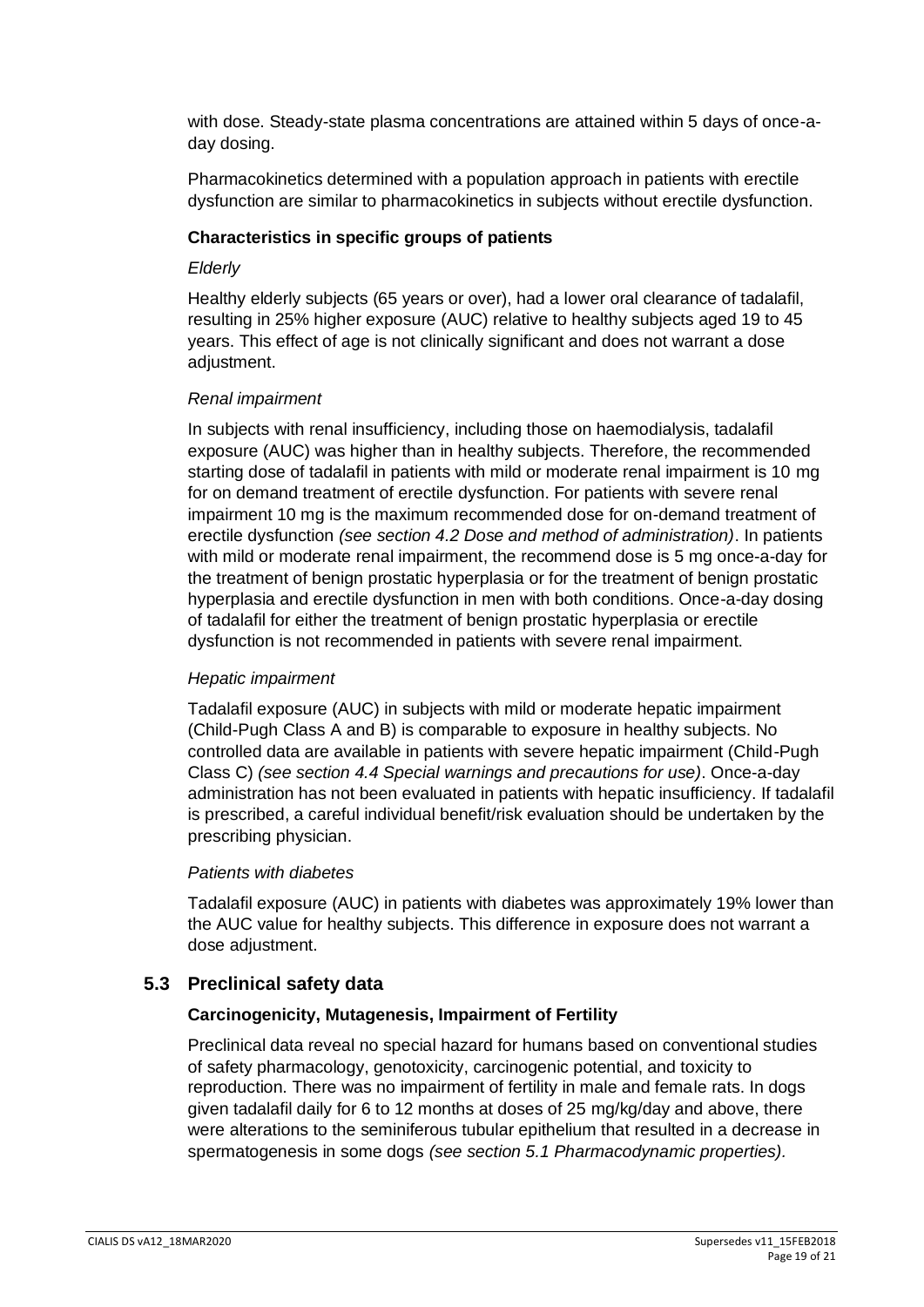# <span id="page-19-0"></span>**6. PHARMACEUTICAL PARTICULARS**

## **6.1 List of excipients**

Tablet core: lactose monohydrate, croscarmellose sodium, hyprolose, microcrystalline cellulose, sodium lauryl sulfate, magnesium stearate.

CIALIS 10 mg and 20 mg tablets are film-coated with lactose monohydrate, hypromellose, triacetin, titanium dioxide (E171), iron oxide yellow (E172) and purified talc.

CIALIS 5 mg tablets are film-coated with Opadry II complete film coating system Y-30-12863-A Yellow (containing lactose monohydrate, hypromellose, triacetin, titanium dioxide (E171), iron oxide yellow (E172), purified talc).

CIALIS 2.5 mg tablets are film-coated with Opadry II complete film coating system 32K12891 Yellow (containing lactose monohydrate, hypromellose, triacetin, titanium dioxide (E171), iron oxide yellow (E172), iron oxide red (E172), purified talc).

## **6.2 Incompatibilities**

Not applicable.

## **6.3 Shelf-life**

3 years.

## **6.4 Special precautions for storage**

Store below 25°C. Store in the original package.

## **6.5 Nature of contents of container**

Blister packs in cartons containing:

CIALIS 2.5 mg: 7 or 28 tablets CIALIS 5 mg: 7 or 28 tablets CIALIS 10 mg: 2, 4 or 8 tablets CIALIS 20 mg: 1, 2, 4 or 8 tablets

Not all pack sizes may be marketed.

## **6.6 Special precautions for disposal and other handling**

No special requirements.

## **7. MEDICINE SCHEDULE**

Prescription Medicine

## **8. SPONSOR**

Eli Lilly and Company (NZ) Limited PO Box 109 197 Newmarket Auckland 1149 New Zealand